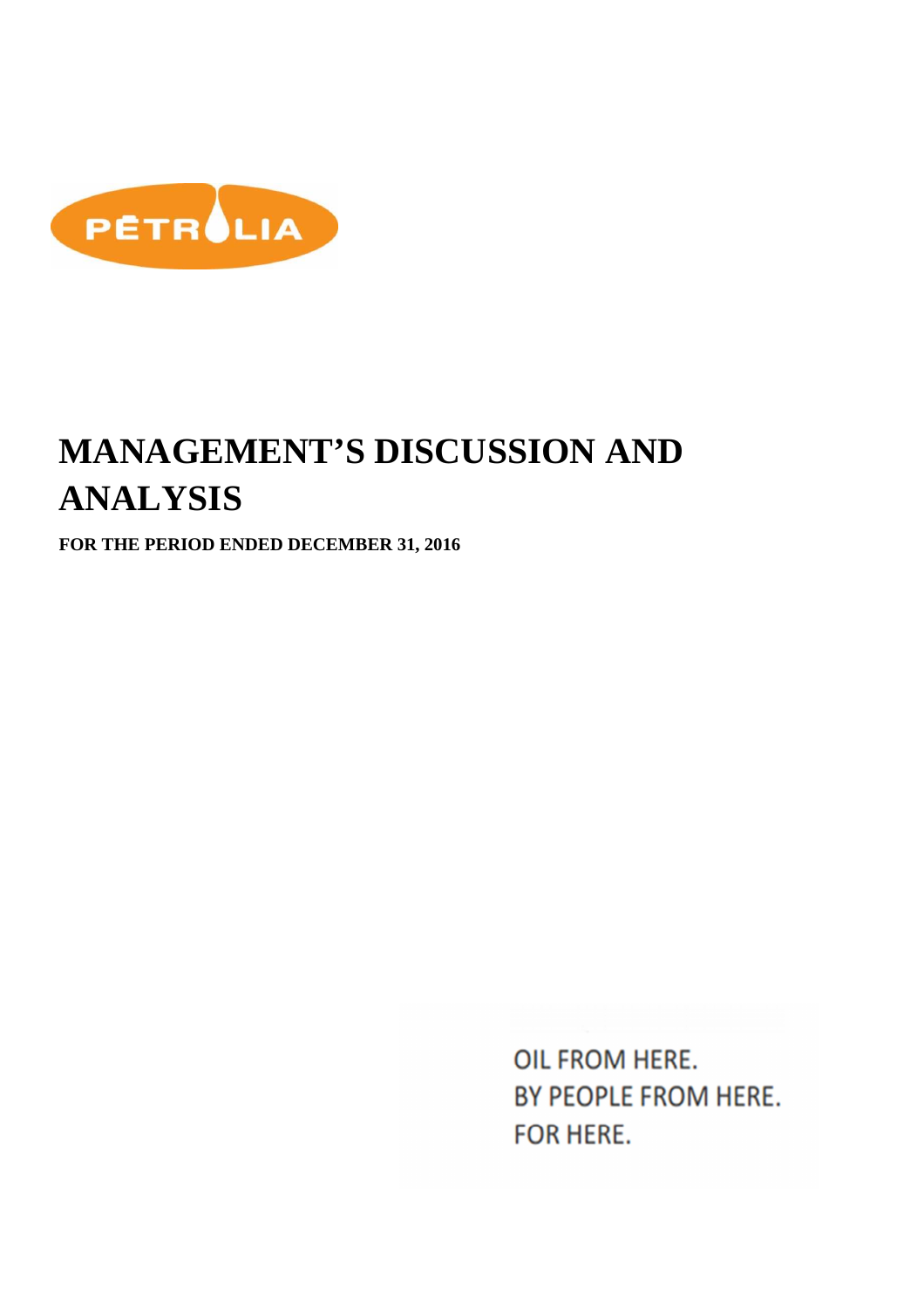This management's discussion and analysis ("MD&A") covers the period from January 1, 2016 to December 31, 2016.

This MD&A was approved by the Board of Directors on March 28, 2017.

It presents the view of management on current Company activities and is accompanied by the financial results as at December 31, 2016. It may also provide information on significant events that occurred after December 31, 2016, and provides an overview of the activities planned for the months ahead.

In this MD&A, the reporting currency is the Canadian dollar (C\$) and all amounts are presented in Canadian dollars.

## **1. DATE**

The effective date of this MD&A for the year ended December 31, 2016 is March 28, 2017.

## **2. ANNUAL HIGHLIGHTS**

- On January 25, 2016, Pétrolia announced it took the third spot in the Oil & Gas sector ranking of the 2016 TSX Venture 50™, which honours top performers that have shown superior results in key measures of market performance. The 2016 TSX Venture 50 ranking is composed of ten companies from five industry sectors selected based on three equally weighted stock price performance criteria for the 2015 calendar year: market capitalization growth, share price appreciation, trading volume and analyst coverage.
- On February 15, 2016, Pétrolia held a press conference in Québec City to address a number of comments made by the Premier of Québec and provide significant clarifications as to the nature of the Anticosti Island oil and gas exploration agreements. The full version of the statement can be found here (in French).
- On March 1, 2016, Pétrolia announced that Albert Wildgen had stepped down from the Company's Board of Directors.
- On March 9, 2016, the management of Pétrolia met with the Premier of Québec to discuss hydrocarbon exploration on Anticosti Island. During the meeting, the Premier confirmed, in particular, that the project agreements will be upheld. Once the certificate of authorization has been obtained, the exploration work set out in the agreements, comprising the three oil wells to be drilled with hydraulic fracking, will be performed in 2016 and 2017.
- On April 7, 2016, Pétrolia issued a press release in reaction to the launch of the Québec Energy Policy, noting that its guidelines are consistent with the action plan unveiled in May 2014 which maps out a fully transparent, step-by-step approach for the government's hydrocarbon development endeavours.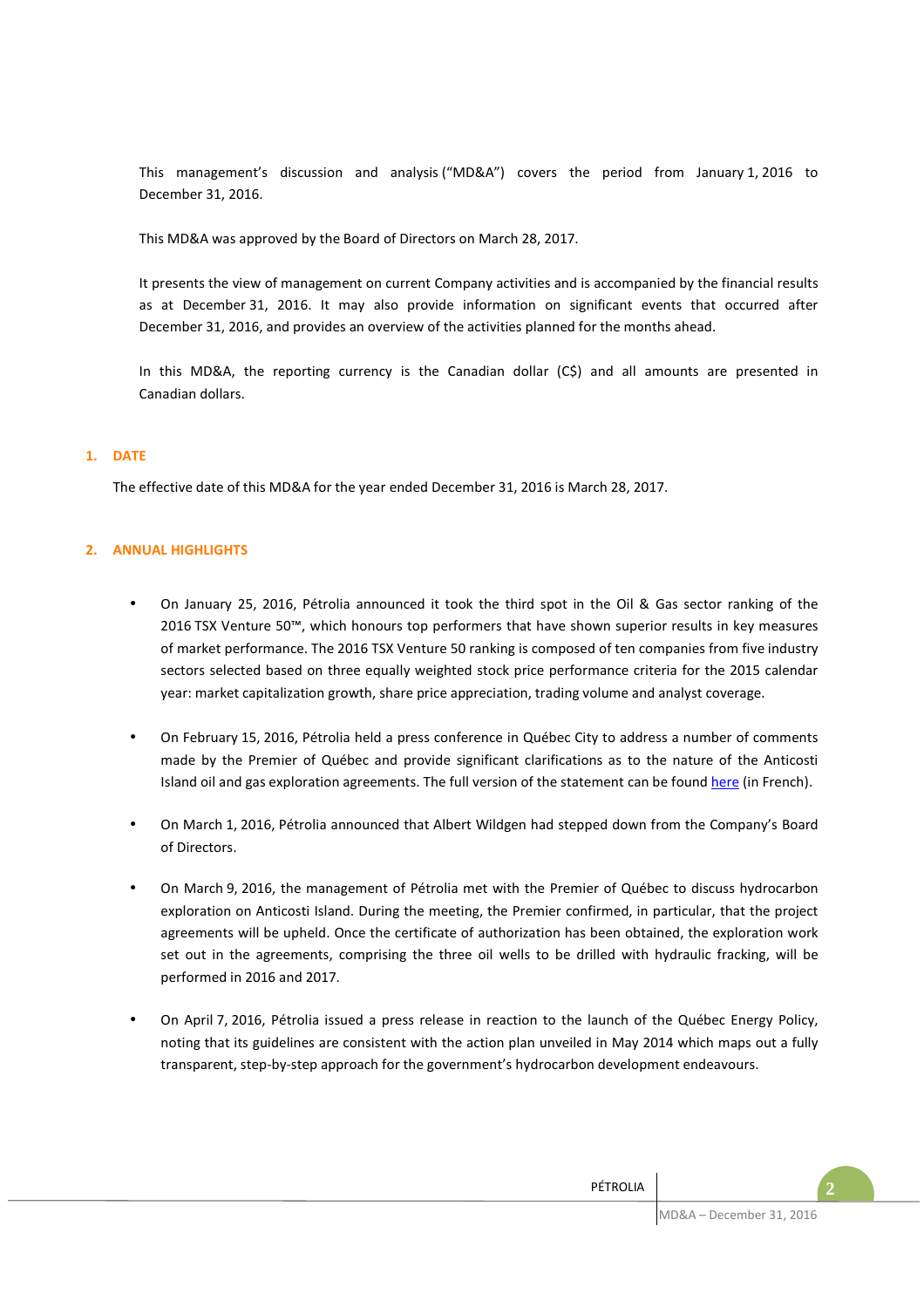- On April 29, 2016, the Geological Survey of Canada released a research paper on Anticosti. The paper entitled, *Geological characteristics and petroleum resource assessment of the Macasty Formation, Anticosti Island, Quebec, Canada*, corroborates the oil potential of Anticosti Island. Researchers Z. Chen, D. Lavoie, C. Jiang, M.J. Duchesne and M. Malo conducted the first independent evaluation of the hydrocarbon potential for the Macasty Formation on Anticosti Island. The evaluation of the in-place petroleum and gas resource carried out by the Geological Survey of Canada corroborates the figures put forward by the Sproule assessments requested by Pétrolia in 2011 and Anticosti Hydrocarbons L.P. in 2015. Their assessment indicated a significant volume of in-place resources, consisting of (best estimate: P50 output level) 32.3 billion barrels of oil (BBO), a maximum (P5 output level) of 55.4 BBO and a minimum (P95 output level) 17.1 BBO, and of (best estimate: P50 output level) 52.4 trillion cubic feet (TCF) of natural gas, a maximum (P5 output level) of 85.2 TCF and a minimum (P95 output level) of 29.0 TCF. In addition, based on these results, a ratio of 78% oil to 22% natural gas is proposed as in-place resource on the island. Lastly, the Geological Survey of Canada's results further indicate that the locations for the three horizontal wells that were to be drilled in summer 2016 on Anticosti Island to demonstrate the production potential of the Macasty Formation are located in a favourable geologic setting for liquid and gaseous hydrocarbon production.
- On May 13, 2016, Pétrolia announced that, provided it obtains the necessary licences and government authorizations, the 2016 drilling campaign on Anticosti Island will begin as planned in June. The Board of Directors of Anticosti Hydrocarbons L.P. decided to do the drilling, per se, in summer 2016 and hydraulic fracking and production testing at the beginning of summer 2017. With this decision, which was not provided for in the initial contracts, the production testing period will extend beyond hydraulic fracking. In addition, extending the production testing period will result in more refined analysis on well production data.
- On May 18, 2016, Pétrolia announced long-term production testing on Haldimand 4 had begun after receiving all of the necessary government approvals. Pétrolia and its partner Québénergie have approved the 240-day long-term test program.
- The Annual Shareholder Meeting was held on May 26, 2016. The shareholders elected Alexandre Gagnon, Jacques Bourgeois, David McCallum, Myron Tétreault, Martin Bélanger and Charles Boulanger as Directors. All other agenda items were also approved, including the ratification of the proposed rolling stock option plan representing no more than 10% of the shares issued by the Company. The Company's shareholders also approved the appointment of Ernst & Young LLP as the Company's auditors. In addition, Pétrolia granted 225,000 stock options to a director and officers of the Company at an exercise price of \$0.22 per share, expiring May 25, 2021. Subject to TSX Venture Exchange approval, the Company also wishes to announce the renewal for a five-year period of a lease entered into by the Company with a director pertaining to privately owned land for its Québec operations in exchange for the issuance of 50,000 common shares of its capital. At the meeting of the Board of Directors following the Annual Shareholder Meeting, Karl Mc Lellan announced that he was leaving his position as Chief Financial Officer and Corporate Secretary. The Board of Directors announced Mr. Mc Lellan's appointment to Pétrolia's Board of Directors, effectively continuing his involvement in the Company as a Director. Mr. Mario Racicot, already the Company's Manager of Corporate Affairs, became Pétrolia's Chief Financial Officer and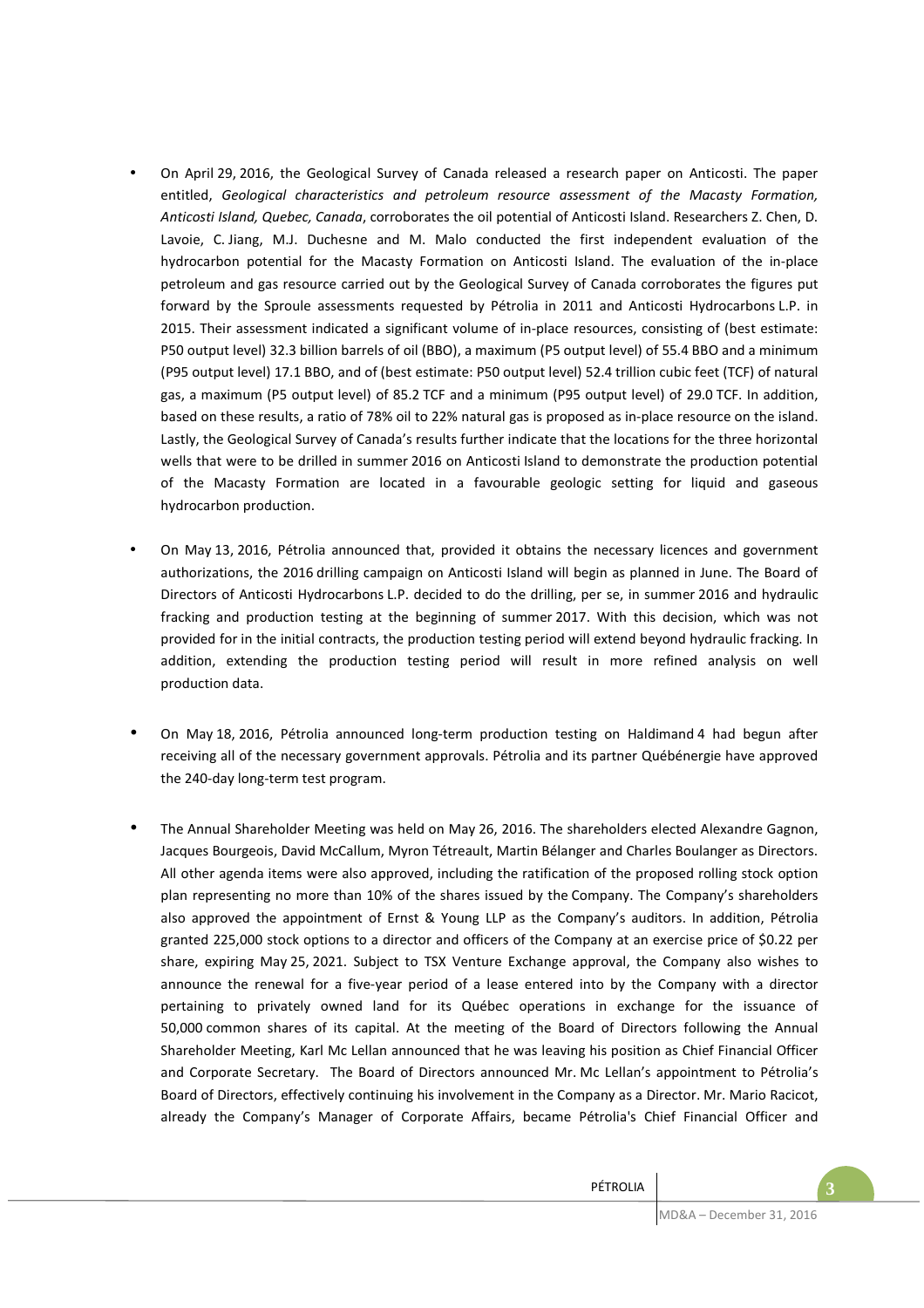Corporate Secretary. Lastly, to complete Pétrolia's senior management team, Pétrolia appointed Joannie Proteau as Director of Finance. As a result, she also serves on the Company's Management Committee.

- On June 15, 2016, Pétrolia announced that the Ministère du Développement durable, de l'Environnement et de la Lutte contre les changements climatiques (MDDELCC) had issued all of the certificates of authorization necessary, including the permit for hydraulic fracking, in order to proceed with the exploration program contemplated by the agreements that led to the creation of Anticosti Hydrocarbons L.P. Readers are reminded that Pétrolia Anticosti was mandated by the Board of Directors of Anticosti Hydrocarbons to prepare the application for the certificate of authorization, as well as all required documentation and studies relating thereto.
- On June 16, 2016 Pétrolia announced that Ressources Québec inc., acting as an agent of the Government of Québec, invested an additional \$8.5 million in the Bourque project. This investment consists of a direct interest in the project through the joint venture created after the first investment phase. The announced investment, combined with that of our partner TUGLIQ Energy Corp., completes the financing for the planned work. With the completion of this financing, Pétrolia owns 51% of the partnership, which it also operates.
- On July 15, 2016, Pétrolia confirmed the closing of the Bourque project's second phase financing by Ressources Québec inc. for a total amount of \$8,500,000. This investment consists of a direct interest in the four licences related to the Bourque property, amounting to \$2,000,000 in cash \$2,000,000 and a \$6,500,000 contribution following a call for funds for exploration work financing. With this investment, Ressources Québec inc. obtained 38.88% of the Company's interest in these licences and 1.32% of the interest of TUGLIQ Energy Corp. in these licences. The Company will use the proceeds of this investment to carry out the Bourque exploration program during 2016. Following the completion of this second phase of financing, the interests in the four licences related to the Bourque property amounted to 51.03% for the Company, 45% for Ressources Québec inc. and 3.97% for TUGLIQ Energy Corp.
- On July 15, 2016, Pétrolia confirmed the closing of a private placement and issued 4,629,686 flow-through shares at a price of \$0.27 per share for gross proceeds of \$1,250,015.22. The proceeds of this private placement will be used by the Company to incur Canadian exploration expenses on the Company's Bourque property located in the Province of Québec and such exploration expenses will be fully incurred on or before December 31, 2017 in accordance with the Company's undertakings to the subscribers of this private placement.
- On July 25, 2016, Pétrolia Inc. issued a comment on the judgment rendered by the Honourable Mr. Justice Castonguay in the action filed by Pétrolia on July 12, 2016 to force its partners, Ressources Québec and Saint-Aubin E&P (Québec) inc. (Saint-Aubin), to fulfil their contractual commitments. First, Pétrolia noted that Justice Castonguay acknowledged the clear obligation of Ressources Québec and Saint- Aubin to finance the exploration program and made orders to that effect. The judgment recognized the operator's financial needs and specifically ordered Ressources Québec and Saint-Aubin to fund the administrative and day-to-day expenses of Pétrolia Anticosti on a monthly basis until May 2017. In addition to these orders, the Court also acknowledged the commitment by Ressources Québec and Saint-Aubin to finance the construction of the drilling platforms. Lastly, the judgment ordered the partners to appoint an independent director within 30 days. Given the preliminary stage of proceedings,

PÉTROLIA **4**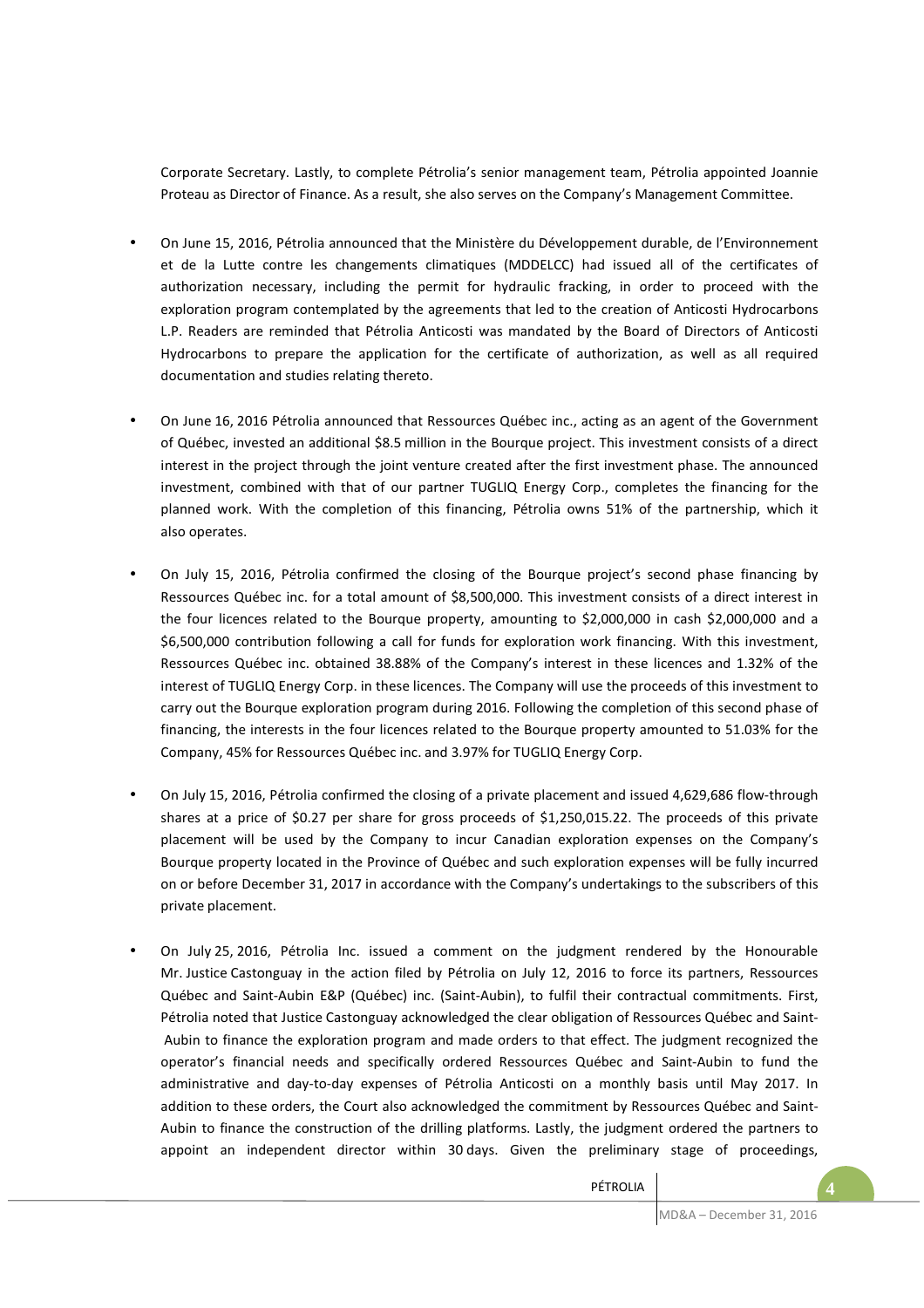Justice Castonguay further decided to defer judgment on the applications for the drilling of three wells scheduled for 2016.

- On August 18, 2016, the Company announced the commencement of resource confirmation work on the Bourque property, consisting of the re-entry and completion of Bourque 1, as well as the drilling and completion of an additional well.
- On August 26, 2016, Pétrolia Inc. announced changes to its management team following Alexandre Gagnon's announcement that he was resigning as President and CEO and as a member of the Board. Pétrolia has begun the process to fill the CEO position. In the meantime, Martin Bélanger will act as interim President and CEO. As a member of the Board of Directors for nearly two years, he is well aware of the issues that drive the Company.

In connection with these changes, Pétrolia granted 450,000 stock options to Company officers at an exercise price of \$0.21 per share, expiring August 25, 2021.

- On September 2, 2016, Pétrolia confirmed the existence of a functional oil reservoir comprising natural fractures on the Haldimand property as well as the termination of the production test on Haldimand 4 that started in May.
- On September 8, 2016, Pétrolia announced the resignation of Jacques Bourgeois, who had been a member of the Board since 2013.
- On September 26, 2016, the Company announced the start of work that enabled drilling of the lateral section of Bourque No. 1. Drilling of the horizontal leg of the reservoir was followed by logging and completion. The lower open hole section of the well has been permanently abandoned through the installation of four cement plugs. Subsequently, the drilling rig was moved a few metres away toward the enlarged portion of the Bourque 1 site in order to drill Bourque HZ No. 3. Once the drilling, electrical logging operations, installation of casing for Bourque HZ No. 3 and completion programs are finished, production tests will be performed for both wells successively to assess the natural production from the Forillon formation.
- On October 27, 2016, the Company confirmed the closing of a private placement and issued 6,077,579 flow-through shares at \$0.19 per share for gross proceeds of \$1,154,740. The proceeds of this private placement will be used by the Company to incur Canadian exploration expenses in the Province of Québec and such exploration expenses will be fully incurred on or before December 31, 2017 in accordance with the Company's undertakings to the subscribers of this private placement.
- On November 18, 2016, Pétrolia announced that, in accordance with its compensation policy and its retention plan, which is to grant stock options each year to its employees and directors, the Board of Directors granted on November 17, 2016, 1,787,500 stock options to its employees and directors. The price has been set at \$0.165 per share, and the expiry date for these options is November 16, 2021. Some of the options vest over a three year period.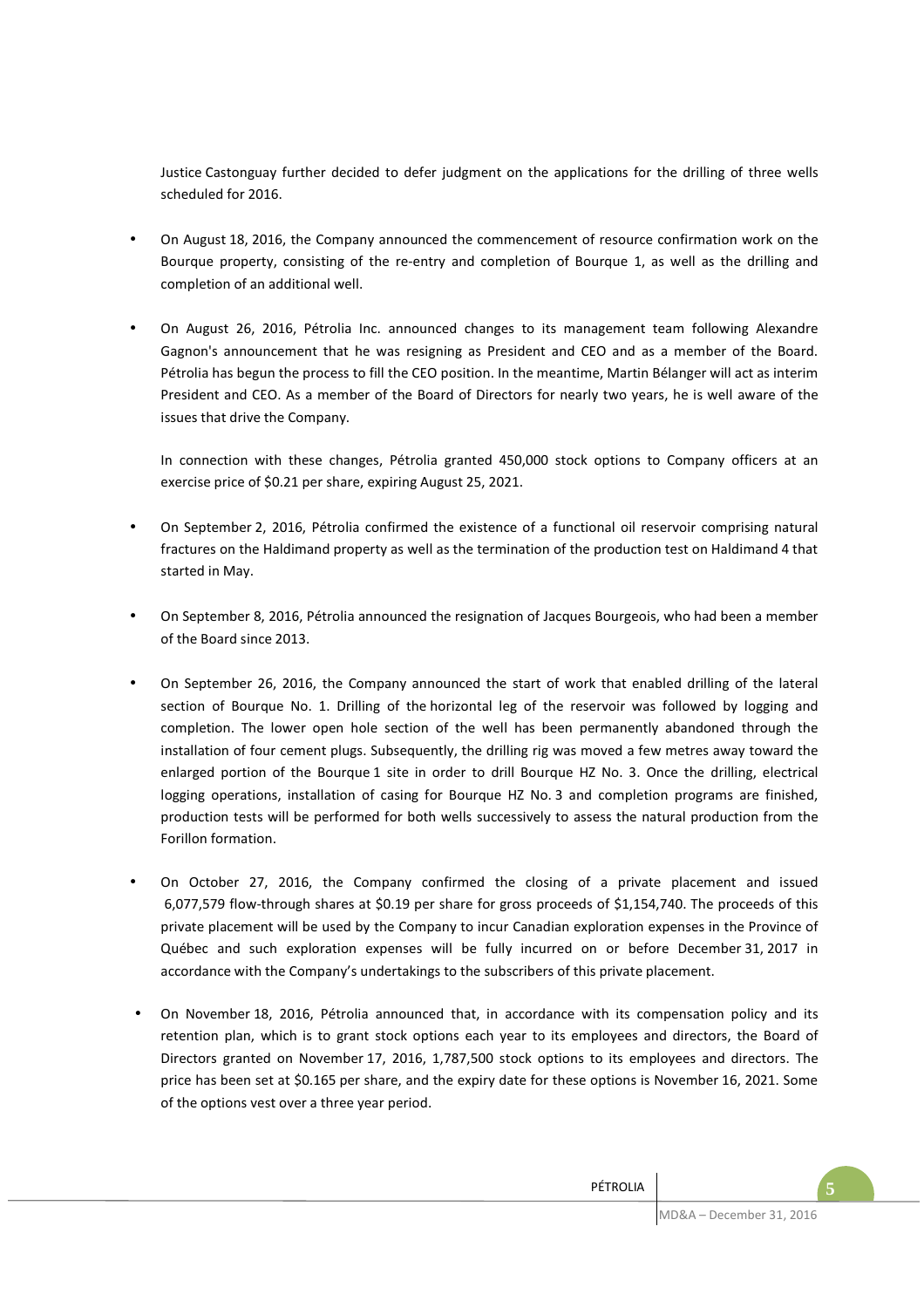- On December 12, 2016, the Company highlighted the passage of *Bill 106: An Act to implement the 2030 Energy Policy and to amend various legislative provisions* adopted by the National Assembly. The adoption of this bill concludes the debate on the lack of regulatory oversight of our activities and returns stability and certainty to the oil industry in Québec.
- On December 23, 2016, the Company announced that the most recent step in the process of verifying the presence of resources on the Bourque property, namely the re-entry and completion of Bourque 1 as well as additional drilling (Bourque HZ No. 3) was completed on time and within the budget. This drilling revealed the presence of gas and oil in the Forillon formation. The completion program for Bourque 1 is now finished. The Bourque Hz No. 3 completion program has been delayed to allow us time to analyze the data collected on Bourque 1 and to finalize the plan for production tests. In the meantime, we installed measuring instruments in the wells in order to continue collecting data and, lastly, the site has been secured for the winter season.
- On January 25, 2017, the Québec government confirmed it would support Anticosti's nomination as a UNESCO World Heritage Site. Several steps are involved prior to selection, including Canadian federal government approval and UNESCO recognition. The outcome of these steps is currently unknown and may not be known for some years. The Company's Board of Directors is studying the impact of the nomination on the Anticosti project and management's judgments concerning the project are summarized in note 4.1 to the financial statements as at December 31, 2016. The press release is available at the following address (French only): http://www.newswire.ca/fr/releases/archive/January2017/25/c5125.html
- On March 17, 2017, the Company confirmed the closing of a private placement and issued 5,222,223 flow-through shares at \$0.18 per share for gross proceeds of \$940,000. The proceeds of this private placement will be used by the Company to incur Canadian exploration expenses on the Company's various properties located in the Province of Québec and such exploration expenses will be fully incurred on or before December 31, 2018 in accordance with the Company's undertakings to the subscribers of this private placement.

# **3. COMPANY'S INCORPORATION AND MISSION**

Incorporated under Part IA of the Québec *Companies Act* and governed by the provisions of the Québec *Business Corporations Act*, Pétrolia is an oil and gas exploration company. It has been listed on the TSX Venture Exchange since February 16, 2005, under the symbol PEA.

The Company's oil and gas properties are in the exploration stage, and the Company's long-term profitability depends in part on the costs and success of the exploration programs and subsequent development. The Company has yet to determine whether its properties contain economically feasible reserves.

The Company is primarily engaged in exploration and development under oil and gas exploration licences it owns and in which it has an interest. In pursuing its objectives, the Company is required to enter into partnership agreements specific to the oil and gas industry.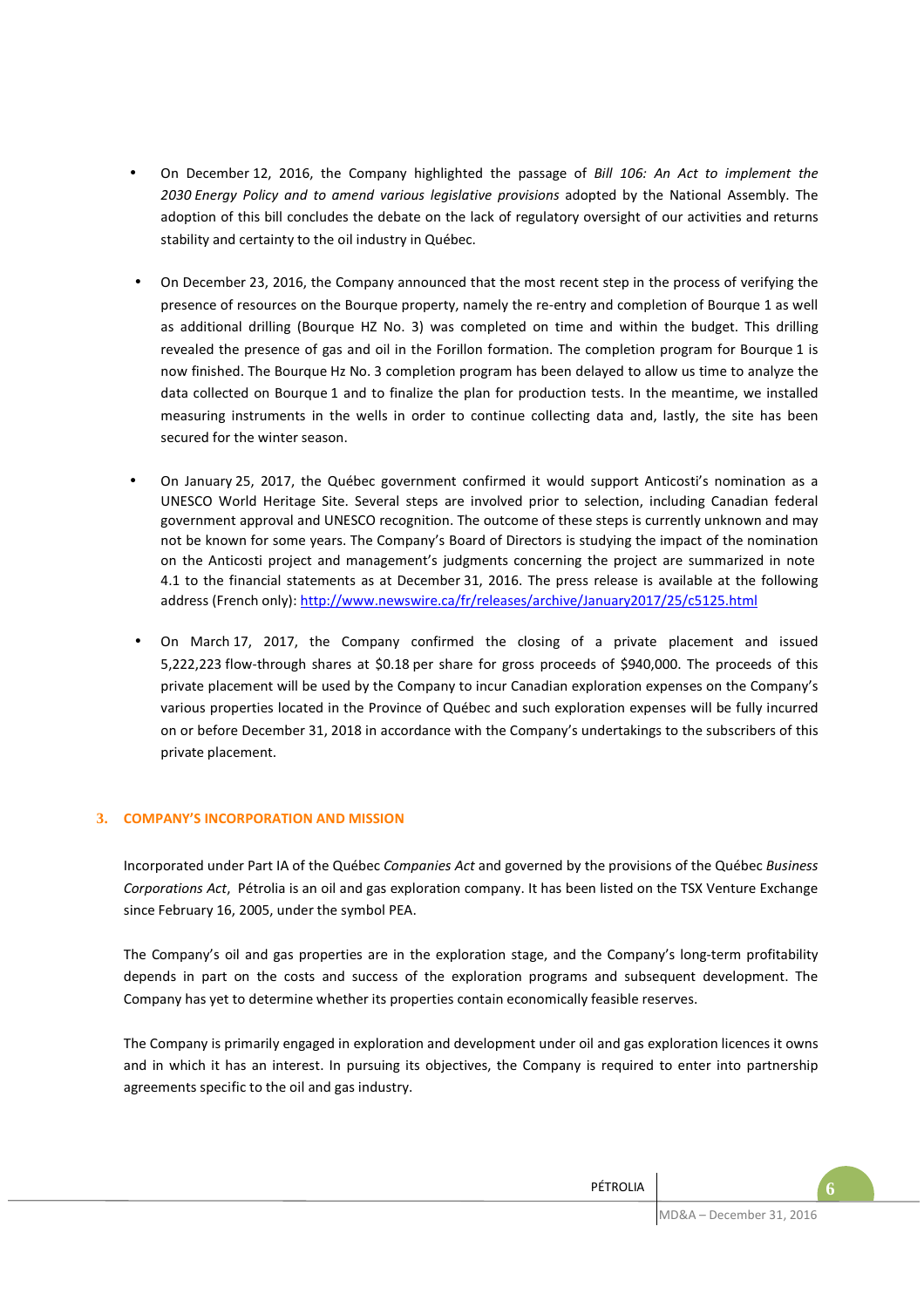#### **4. FORWARD-LOOKING STATEMENTS**

Some of the statements made in this MD&A may constitute forward-looking statements. Such statements relate to future events or future economic results anticipated by Pétrolia and are therefore subject to known and unknown risks, uncertainties and other factors which may cause actual results, performance and achievements to differ from those expressed or implied by such statements. The difference from actual events or results could be material. Accordingly, a decision to invest in Pétrolia's shares should at no time be based on these forward-looking statements. The Company has no intention to update its forward-looking statements which could be included in this report, unless required to do so by law.

#### **5. STRATEGIC OBJECTIVES AND PLANS**

The Company aims to discover marketable oil resources and put them into production as quickly as possible, with a view to ensuring profitability. The Company pursues this objective while ensuring its operations meet personal safety standards and factor in environmental and social impacts.

Pétrolia achieves this objective by securing promising licences and associating with partners with the necessary technical and financial expertise. The Company drills wells on the basis of scientific expertise and employs leading drilling techniques in accordance with industry best practices. Occupational and community health and safety are key concerns for the Company in the planning and performance of exploration work. Special attention is also paid to local community and business relationships, as well as environmental protection.

Pétrolia is a responsible Québec oil company with the goal of producing oil in Québec.

#### **6. TERRITORIES UNDER LICENCE AND PARTNERSHIPS**

Pétrolia holds licences for and interests in an area of over 16,314.39 square kilometres ("km<sup>2</sup>"), amounting to nearly 23% of Québec's territory under licence. Located in Eastern Québec, these areas are largely known for their oil potential. Pétrolia's territories under licence also offer the potential of discovering natural gas possibly containing liquid natural gas.

There are four partnership agreements covering portions of the Company's territories under licence:

- A partnership agreement in respect of 38 exploration licences (6,195 km²) on Anticosti Island was entered into on March 31, 2014 between Ressources Québec (35%), Pétrolia Inc. (21.7%), Saint-Aubin E&P (Québec) inc. (21.7%) and Corridor Resources Inc. (21.7 %). This limited partnership is named Anticosti Hydrocarbons L.P.
- For the Gaspé licences, Pétrolia and Québénergie each hold a 50% interest in each of the 13 licences, covering a total area of approximately 2,500 km².
- For the Baie-des-Chaleurs–Matapédia and Restigouche licences, Pétrolia and Saint-Aubin Énergie S.A.S. (a subsidiary of Maurel & Prom and Maurel & Prom International), each hold a 50% interest in 13 licences covering an area of over 1,800 km².

PÉTROLIA **7**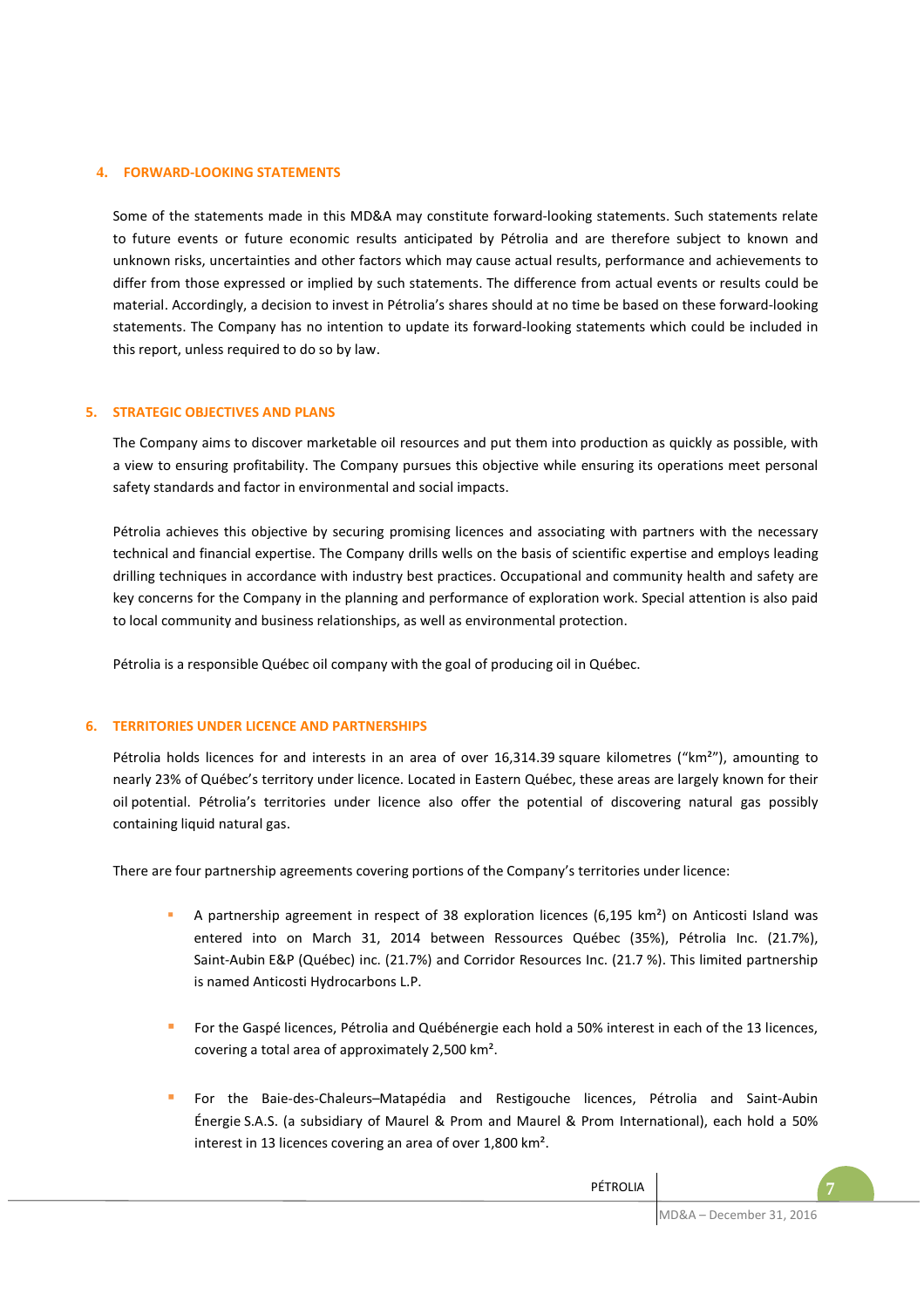- As of July 15, 2016, the interests in the four Bourque property licences were as follows: Pétrolia 51.03%; TUGLIQ Energy – 3.97%; and Ressources Québec – 45%.
- **The remaining licence blocks are wholly owned by Pétrolia.**

The following map plots the locations of the licences held by Pétrolia and its partners.



# **7. PROJECTS, WORK PROGRAMS AND OUTLOOK**

# **Haldimand project (Gaspé block)**

## **Background**

• Discovered in 2006, Haldimand is a conventional deposit located in the York River Formation, which consists of naturally fractured sandstone. An independent assessment by Sproule Associates Limited in 2010 placed the best estimate of the oil initially in place (P50) at 69.7 million barrels and the recoverable (contingent) portion of that volume at 7.7 million barrels.

## **Production test**

• Following cleaning operations in fall 2015, Pétrolia began a 240-day long-term production test in May 2016 and completed it in September 2016. The production test allowed the natural production, without artificial aid, of high quality oil (API 53). During this test, which included periods of production and stoppage, the well produced nearly 1,200 barrels of light oil without a pump. This test also allowed the collection of important data on the permeability and porosity of the formation. It was noted that the formation is not very permeable and that it is a system of mixed porosity.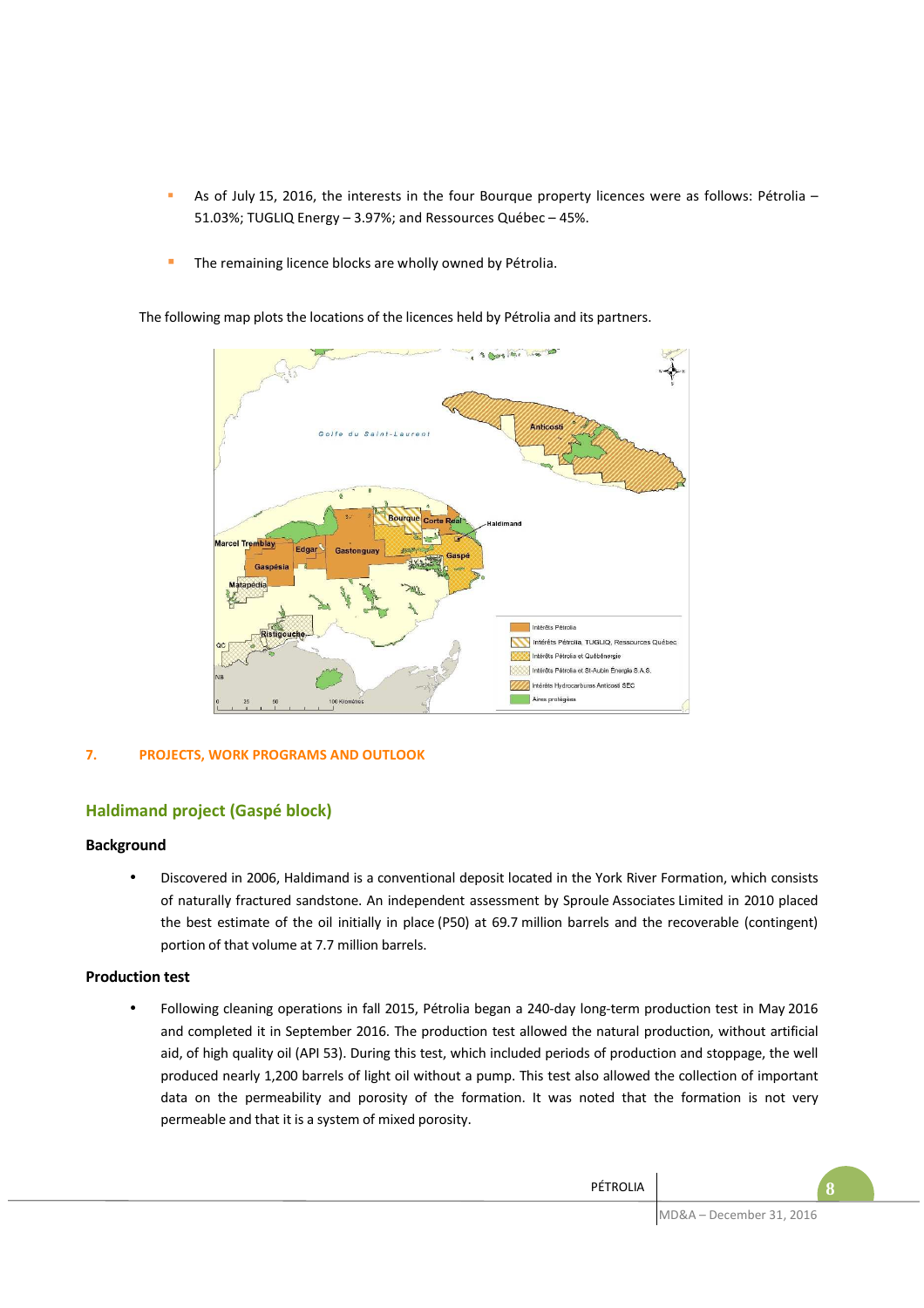• As a result, in order to improve the productivity of the formation, Pétrolia and its partner are working on developing a stimulation program that would allow for optimal production of the Haldimand deposit.

## **Social acceptability**

- Since the production test activities were completed, no significant events have been noted.
- The Citizens Committee is still in place. A new Company representative was appointed to the Committee. The meeting minutes are available here.

## **Anticosti project**

#### **Background**

- The main goal of the Anticosti project is to develop the hydrocarbon source rock contained in the Macasty Formation and determine whether this type of deposit can be developed economically. According to Sproule Associates Limited, the best estimate (P50) of the undiscovered total petroleum initially-in-place volume amounted to 33.9 billion barrels. That estimate was based on the information available on June 1, 2011 for the 38 licences held by Anticosti Hydrocarbons L.P.
- An agreement was entered into on March 31, 2014 between Pétrolia and its partners and covers 38 licences on Anticosti Island:



- Anticosti Hydrocarbons L.P. is managed by a five-member Board of Directors comprising one member representing each of the partners and an independent director.
- Saint-Aubin E&P and Ressources Québec will assume the cost of the first two exploration program phases up to a maximum of \$100 million:



MD&A – December 31, 2016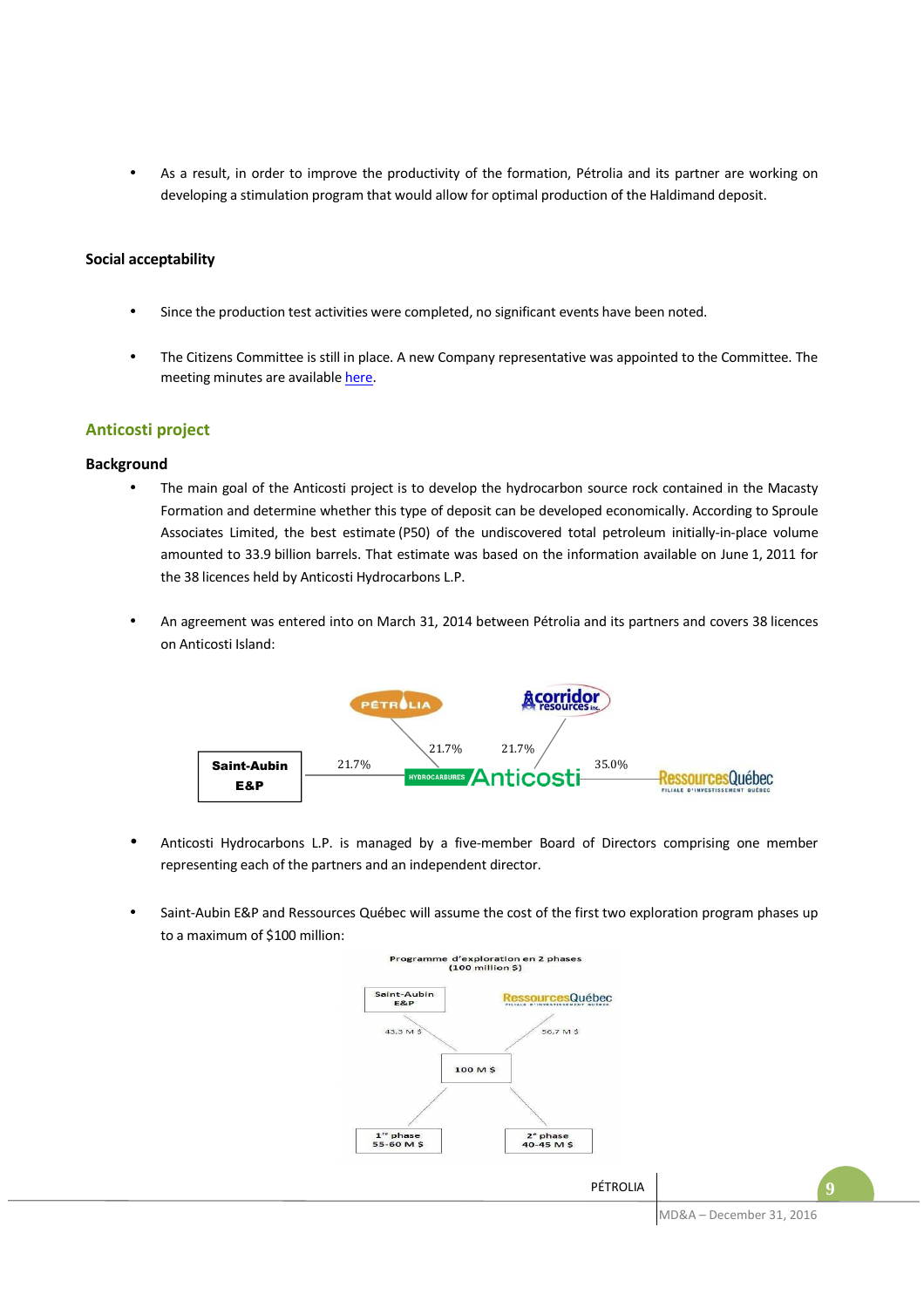• Pétrolia Anticosti inc., a wholly owned subsidiary of Pétrolia, was appointed operator of limited partnership Anticosti Hydrocarbons L.P.

## **Completed and scheduled work**

#### **First phase:**

• 2014-2015:

Stratigraphic testing was carried out using four mining drills equipped with oil drilling safety devices.

These surveys enabled the extraction of boring cores from the Macasty Formation and were used, in particular, to identify the best locations for the oil wells to be drilled in 2017.

• 2016-2017:

During the 2017 campaign, three horizontal wells are scheduled to be drilled with fracturing on the Canard, Jupiter and La Loutre sites.

Some preparation work for well drilling took place in fall 2016.

Costs for this initial phase are expected to total between \$55 million and \$60 million, of which 56.7% will be borne by Ressources Québec and 43.3% by Saint-Aubin E&P. As at December 31, 2016, exploration expenses incurred on the property amounted to \$26,413,491.

Based on Phase I results and a green light from Anticosti Hydrocarbons L.P.'s Board of Directors, a second phase will follow subsequent to the exploration work completed from 2014 to 2017.

## **Second phase:**

• Following the exploration work completed in the first phase, horizontal oil wells will be drilled with fracturing;

Under the current agreements, the first \$40 million–\$45 million of costs will be borne by Ressources Québec (56.7%) and Saint-Aubin E&P (43.3%). Following \$100 million in incurred exploration expenses borne by contributions from Ressources Québec and Saint-Aubin E&P, subsequent costs will be assumed according to the four limited partners' proportionate interests.

## **Exploration work completed in 2016**

- Since the end of the stratigraphic drilling fracturing campaign completed in fall 2015, our team was busy planning the drilling with fracturing of three horizontal wells. The drilling timeline is being negotiated between the partners.
- In his July 21, 2016 judgment, Justice Castonguay acknowledged the clear obligation of Ressources Québec and Saint-Aubin to finance the exploration program and made orders to that effect. The judgment

PÉTROLIA **10**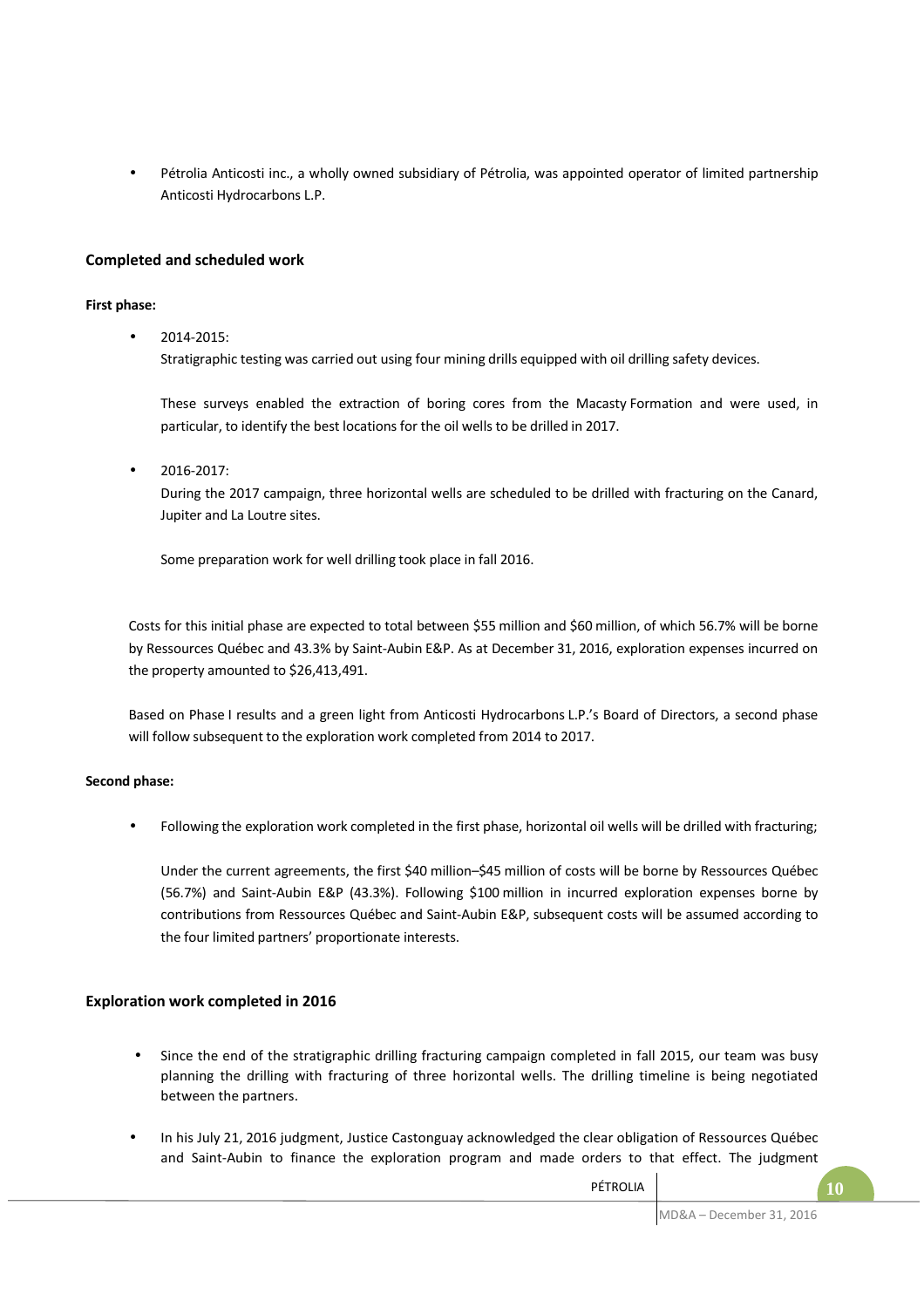recognizes the operator's financial needs and specifically orders Ressources Québec and Saint-Aubin to fund the administrative and day-to-day expenses of Pétrolia Anticosti on a monthly basis until May 2017. In addition to these orders, the Court also acknowledged the commitment by Ressources Québec and Saint-Aubin to finance forthwith the construction of the drilling platforms.

- Between September and November 2016, Pétrolia Anticosti, the project operator, prepared the well drilling platforms.
- Under the new timeline, platform construction completion is scheduled for 2017, with well drilling and fracturing also slated for 2017.

# **Certificate of authorization**

- On June 15, 2016, Pétrolia announced that the MDDELCC had issued all of the necessary certificates of authorization, including for hydraulic fracturing, in order to proceed with the exploration program.
- On August 8, 2016, Pétrolia applied to the MDDELCC to amend the certificates of authorization for the Jupiter well. The application for an amendment was solely related to the location of the Jupiter well. This new location will reduce environmental impacts as well as costs. On December 12, 2016, the MDDELCC approved our application for amendment.

## **Assessment of social acceptability**

- Follow-ups are underway with outfitters and suppliers.
- A daily media watch is in place.
- Every month, Pétrolia fields questions and queries from the vigilance and intervention centre for petroleum issues on Anticosti, a citizens committee known by its French acronym, CVIEPA. Follow-ups are carried out periodically.

# **Bourque project**

## **Background**

- The Bourque project is located in a non-urbanized area, about 30 km east of the town of Murdochville.
- When the Bourque 1 and Bourque 2 wells were drilled in 2012, samples of wet natural gas (containing up to 20% natural gas liquids and condensates) were taken from the Forillon Formation. The presence of gas liquids and condensates adds significant commercial value to the Bourque discovery. The discovery of this type of deposit adds value to Pétrolia's licences in the Gaspé Peninsula where similar geological conditions exist and are conducive to new discoveries.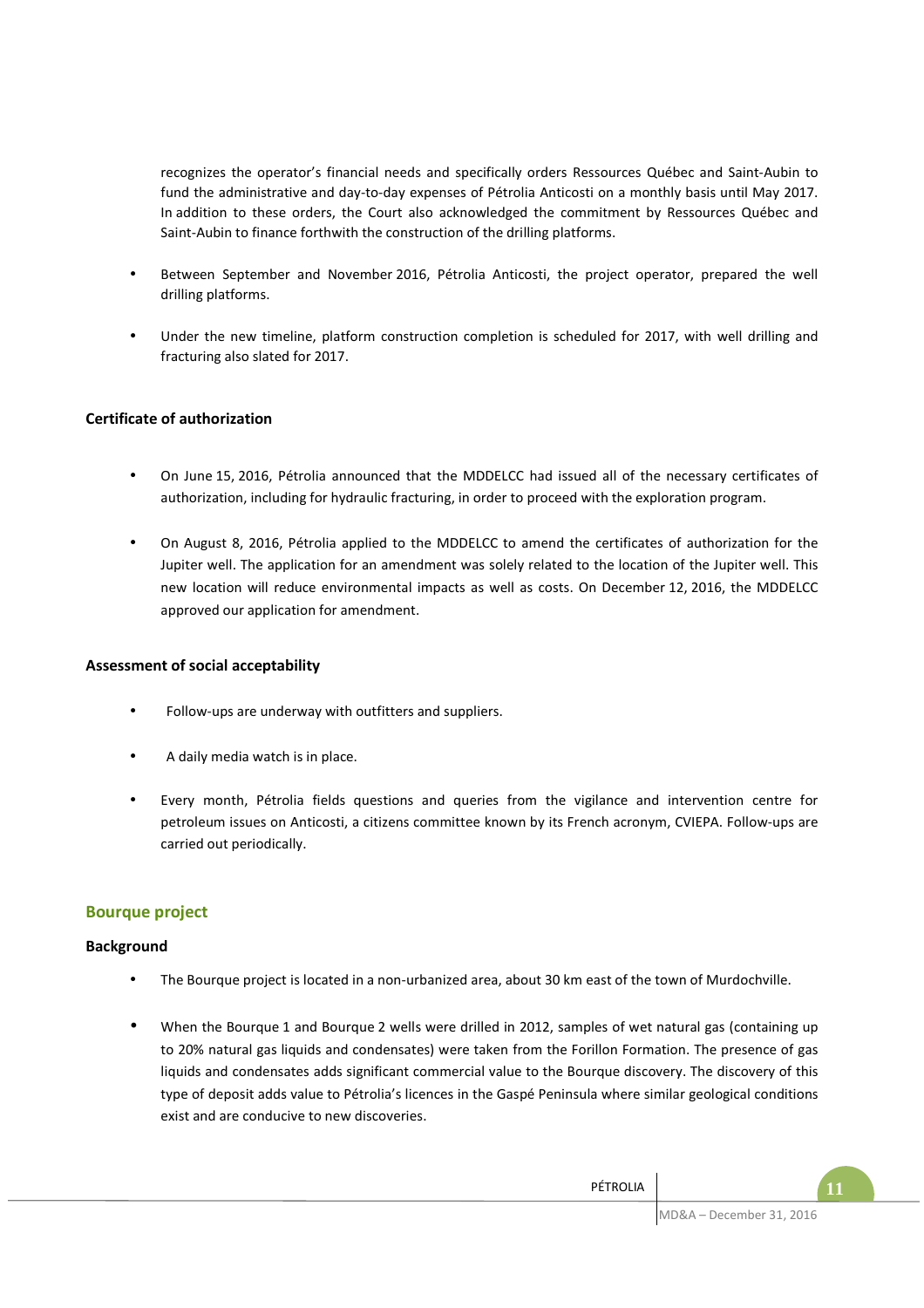- The drilling of Bourque 1 and 2 wells and the 3D seismic interpretation revealed four geological prospects in the Forillon Formation for which Sproule Associates Limited provided an estimate of the resources initially in place. Based on information available as at March 31, 2013, Sproule estimated the undiscovered gas volume initially in place at over 1 trillion cubic feet (one thousand billion).
- Resource confirmation work on the Bourque property, consisting of the re-entry and completion of Bourque 1, as well as the drilling and completion of Bourque 3 began in fall 2016 and will continue in spring 2017.

# **Partnership**

- TUGLIQ Energy and Pétrolia have joined forces to promote economic development in the Côte-Nord region. At a press conference in Sept-Îles, Pétrolia announced, on November 19, 2014, the signing of an exclusive agreement with TUGLIQ Energy to distribute gas produced under its Bourque licences in Gaspésie. The Gaspésie authorities are backing this project which is located midway between Murdochville and Grande-Vallée. The agreement could therefore provide TUGLIQ Energy with the natural resources it needs to supply its industrial clients in the Côte-Nord and Nord-du-Québec regions.
- In 2015, a partnership was formed by the Company, Ressources Québec and TUGLIQ Energy for the investments made by Ressources Québec and TUGLIQ Energy in the Bourque property. For the purposes of this transaction, the value of the Bourque property was based on expenses incurred by the Company in the amount of \$21.9 million. Ressources Québec invested \$918,200 in the partnership in consideration for a 4.80% interest in the Company's licences for the Bourque property, while TUGLIQ Energy acquired a 5.29% interest in the same licences in consideration for its investment of \$1,350,000. The Company also invested \$1,350,000 in the partnership (see the November 4, 2015 press release).
- In July 2016, the Company confirmed the second phase of financing by Ressources Québec inc. amounting to \$8,500,000. This investment consists of a direct interest in the Bourque project through the partnership. Upon completion of this second phase of financing, Pétrolia owned 51.03% of the partnership and became the project operator, while its two partners, Ressources Québec and TUGLIQ Energy owned 45% and 3.97%, respectively.
- The proceeds from these investments were spent in part by the Company in 2015 and in 2016 for the re-entry and completion of the Bourque 1 well and completion of a third well. The remaining amount will be spent in 2017 as part of the Bourque exploration program.

# **Exploration work completed in fall 2016**

• For Bourque 1, initially, the lower open hole section of the well was abandoned through the installation of 4 cement plugs at depths of 2,746 m–1,780 m. On September 25, 2016, the drilling of the deviated section was initiated at 1,221 m and progressively to reach 1,641 m (to a true vertical depth (TVD) of 1,509 m), before setting the intermediate casing. The drilling's total measured depth is 3,450 m (1,488 m in TVD). The drilling of the 1,750 m horizontal leg of the reservoir will be followed by logging and completion.

Subsequently, the drilling rig was moved by 53 metres toward the enlarged portion of the Bourque 1 site in order to drill Bourque HZ No. 3. This new well was drilled vertically to a depth of 1,297 m (TVD). From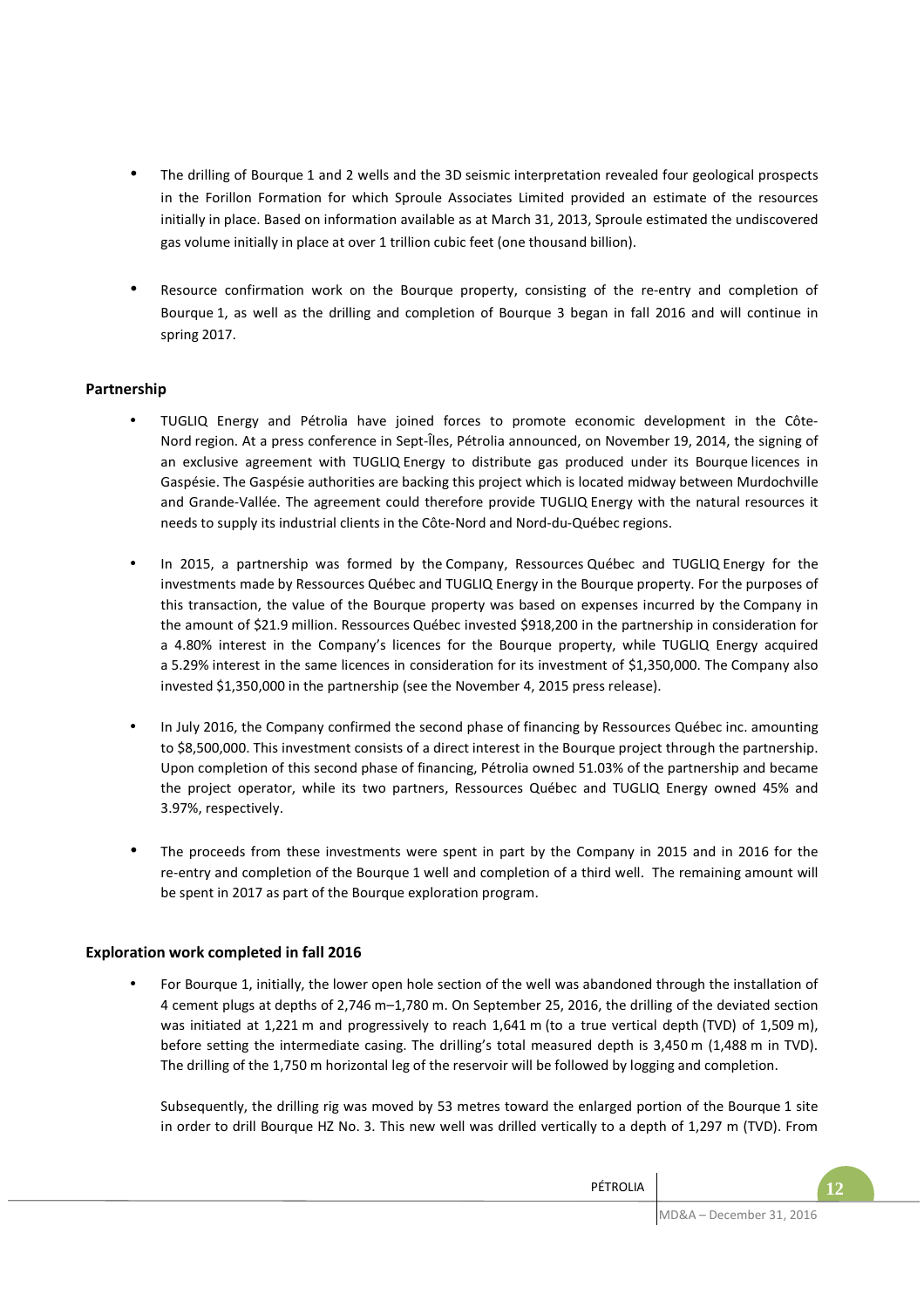this depth, the horizontal leg was drilled through the reservoir for a horizontal section of 1,497 m, or a total measured depth (MD) of 3,075 metres.

- Following the drilling, the electrical logging operations were completed, in addition to the installation of casing for Bourque HZ No. 3. Following this work, a unit of coil tubing was mobilized to complete the acidification work on the horizontal leg of Bourque 1, after which a well cleanup was performed in addition to a series of tests. The completion work on Bourque 3 was not completed in time for winter.
- Pressure data loggers were installed in the 2 wells. These instruments will be collected as soon as the site is accessible in spring 2017. The assessment results of the increases in pressure will determine the next steps in exploration.

## **Social acceptability**

- A daily media watch is in place.
- A Citizens Committee was set up in conjunction with the Municipality of Murdochville in August 2016. This Committee consists of three Murdochville citizen representatives, a hunting association representative, a First Nations representative and a representative from La Côte-de-Gaspé RCM, in addition to representatives from Estran. Communication among the Committee members as well as with the Company are frequent, thereby ensuring the monitoring of operations and continuity in information sharing.

# **Other properties**

## **Other**

Pétrolia reviewed all of its data from its other properties in the Gaspé Peninsula to pinpoint areas with characteristics similar to those found in the Bourque Project and identify high-potential development properties.

## **COMPANY EXPERTISE**

Pétrolia has a dynamic, motivated team, with highly skilled technical personnel, making it an industry leader in Quebec.

All Company worksites employ industry best practices. As a result, every effort is made to reduce environmental and social risks as much as possible. On that front, an emergency measures plan tailored to the reality of each region is prepared to prevent and react effectively to emergency situations.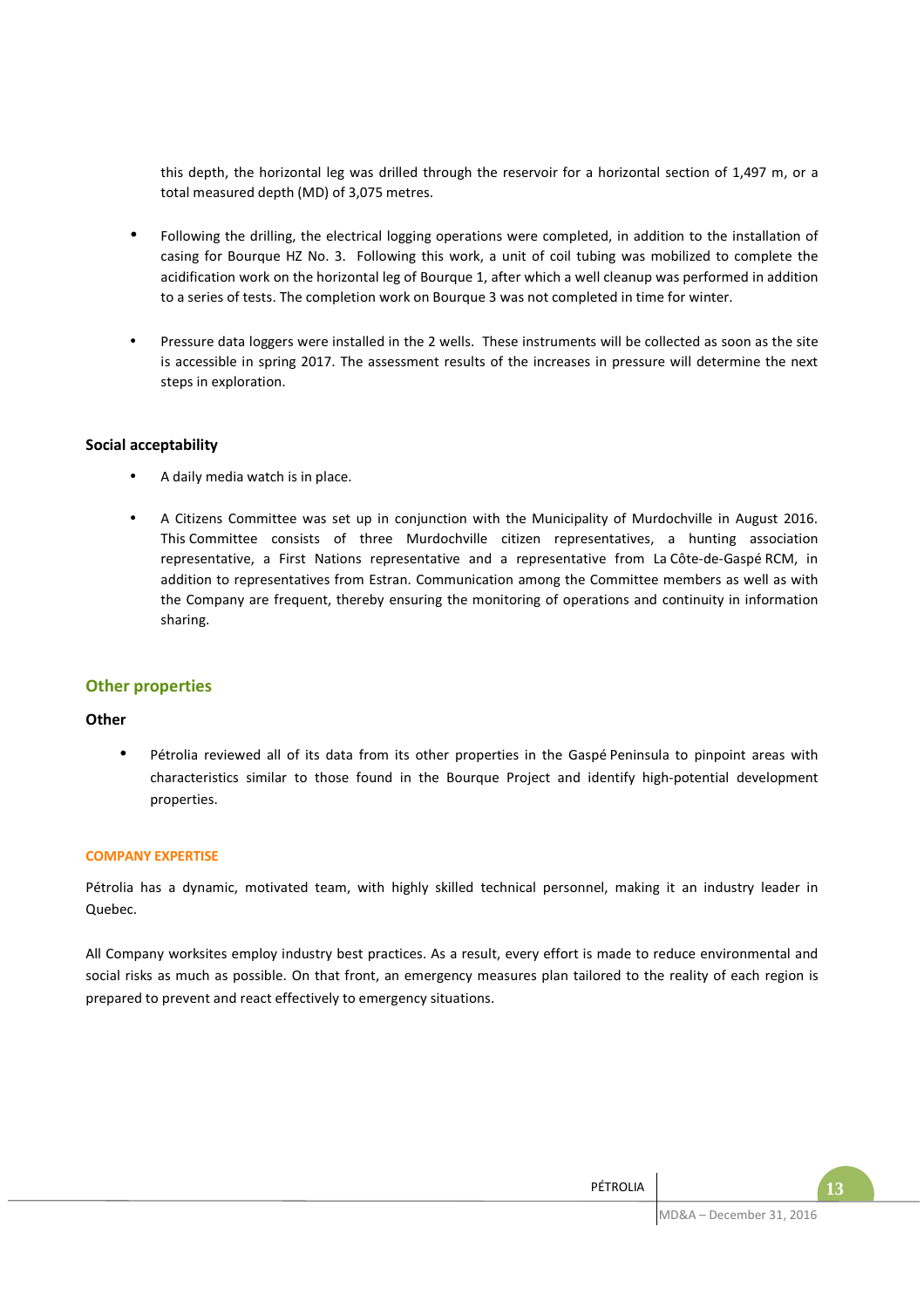# **MANAGEMENT'S ANALYSIS OF FINANCIAL INFORMATION**

#### **OPERATING RESULTS AND CASH POSITION**

Revenues for the year ended December 31, 2016 consisted of \$102,283 in project management revenues, compared with \$195,046 for the year ended December 31, 2015, and nil in other income compared with \$7,166 in 2015. Project management revenues comprise management fees invoiced by the Company as a project operator for exploration work, and the reduction in revenues in 2016 is attributable to the decrease in work performed by Pétrolia Anticosti as appointed operator of Anticosti Hydrocarbons L.P.

For fiscal 2016, the Company generated a net loss of \$1,940,510, compared with a net loss of \$1,552,635 for the previous fiscal year.

As at December 31, 2016, the Company had cash and cash equivalents of \$6,492,198, including \$5,703,494 held for exploration purposes, and \$1,487,759 in positive working capital.

On March 17, 2017, the Company confirmed the closing of a private placement and issued 5,222,223 flow-through shares at \$0.18 per share for gross proceeds of \$940,000. In consideration of the services provided in connection with this private placement, finder's fees in the amount of \$66,400 were paid in cash and recognized as a reduction of the Company's share capital.

#### **ANALYSIS OF CASH FLOWS**

For the year ended December 31, 2016, the Company generated a net loss of \$1,940,510, compared with a net loss of \$1,552,635 for the year ended December 31, 2015. The Company's operating activities required a capital contribution of \$2,567,837 for fiscal 2016 compared with \$1,327,807 for fiscal 2015. This difference arises mainly from the reduction in project management revenues, the increase in professional services, letters of guarantee in the amount of \$630,000 issued in favour of the Ministère des Ressources naturelles, in addition to the net change in non-cash operating items in 2016.

Cash flows used in investing activities for fiscal 2016 totalled \$6,962,932, mainly due to increases in exploration and evaluation costs, net of recovered amounts, of \$8,086,655, the disposal of interests in the Bourque project totalling \$2,000,000, \$600,000 in security deposits, \$133,674 in oil and gas property costs, net of recovered amounts, and \$138,150 in contributions from associates. For the year ended December 31, 2015, cash flows used in investing activities totalled \$4,929,169, mainly due to increases of \$4,609,510 in exploration and evaluation costs, net of recovered amounts, \$161,272 in oil and gas property costs, net of recovered amounts, and \$133,384 in contributions from associates.

Cash flows from financing activities for the year ended December 31, 2016, amounted to \$8,500,195, stemming essentially from proceeds totalling \$2,110,174 from the issue of 10,707,265 shares, net of issuance costs, and \$6,396,630 in advances received from a partner for the Bourque project. For fiscal 2015, cash flows generated from financing activities amounted to \$8,540,237 due to the issue of 14,803,500 shares for proceeds totalling \$6,278,484, net of share issuance costs, and \$2,268,200 in advances received from partners for the Bourque project.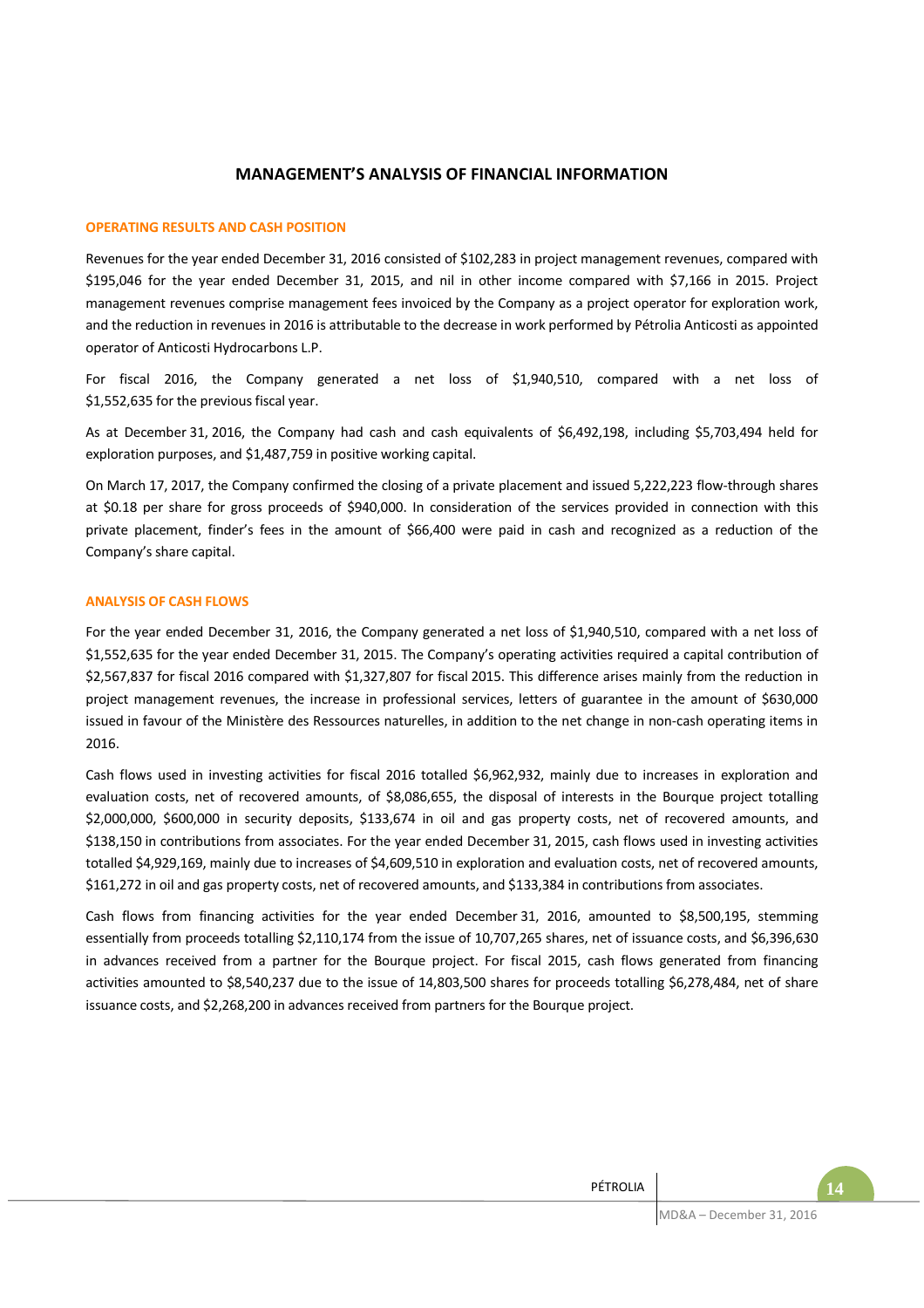## **ANALYSIS OF OPERATING AND ADMINISTRATIVE EXPENSES**

For the year ended December 31, 2016, operating and administration expenses, net of re-invoiced expenses and amounts capitalized, increased by \$157,041, compared with the previous fiscal year, and the Company re-invoiced operating and administration expenses for a total of \$667,004 for fiscal 2016, compared with \$817,173 for fiscal 2015.

The main differences in operating and administrative expenses before re-invoicing are as follows:

- Salaries and employee benefits administration expenses: In fiscal 2016, following the departure of a member of key management personnel in November 2015, a release was signed. A \$150,000 termination benefit was granted subsequent to this settlement. Further, compared with fiscal 2015, salaries and other benefits decreased over the period following the departure of certain employees.
- Salaries and employee benefits operating expenses: As at December 31, 2016, the decrease in expenses was due to termination benefits paid to an officer in fiscal 2015.
- Professional services: In fiscal 2016, fees for professional services increased by \$260,000 over last year in relation to non-recurring professional fees incurred in the application for an injunction filed in connection with the exploration work of Anticosti Hydrocarbons L.P.
- Rent: The reduction in operating and administration expenses were in line with the decrease in the Corporation's rented space in January 2016, in addition to its move to new premises in August 2016 to reduce expenses.

## **ANALYSIS OF SHARE OF ASSOCIATES**

The Company's share in the net loss of associates for fiscal 2016 totalled \$136,453 compared with \$143,995 for fiscal 2015.

## **Financial information**

Key financial information for the interests held by Pétrolia in Anticosti Hydrocarbons L.P. and Anticosti Hydrocarbons General Partner Inc. [21.7% of units] through Investissement PEA inc. is as follows:

|                                 | 2016        | 2015        |
|---------------------------------|-------------|-------------|
|                                 | Ś           | Ś           |
|                                 |             |             |
| Assets                          | 128,419,917 | 125,206,675 |
| Liabilities                     | 525,774     | 1,308,377   |
| Partners' equity                | 127,894,143 | 123,898,298 |
| Revenues                        |             |             |
| Net loss and comprehensive loss | (629, 783)  | (664, 590)  |
| Share of Pétrolia [21.7%]       | (136,453)   | (143, 995)  |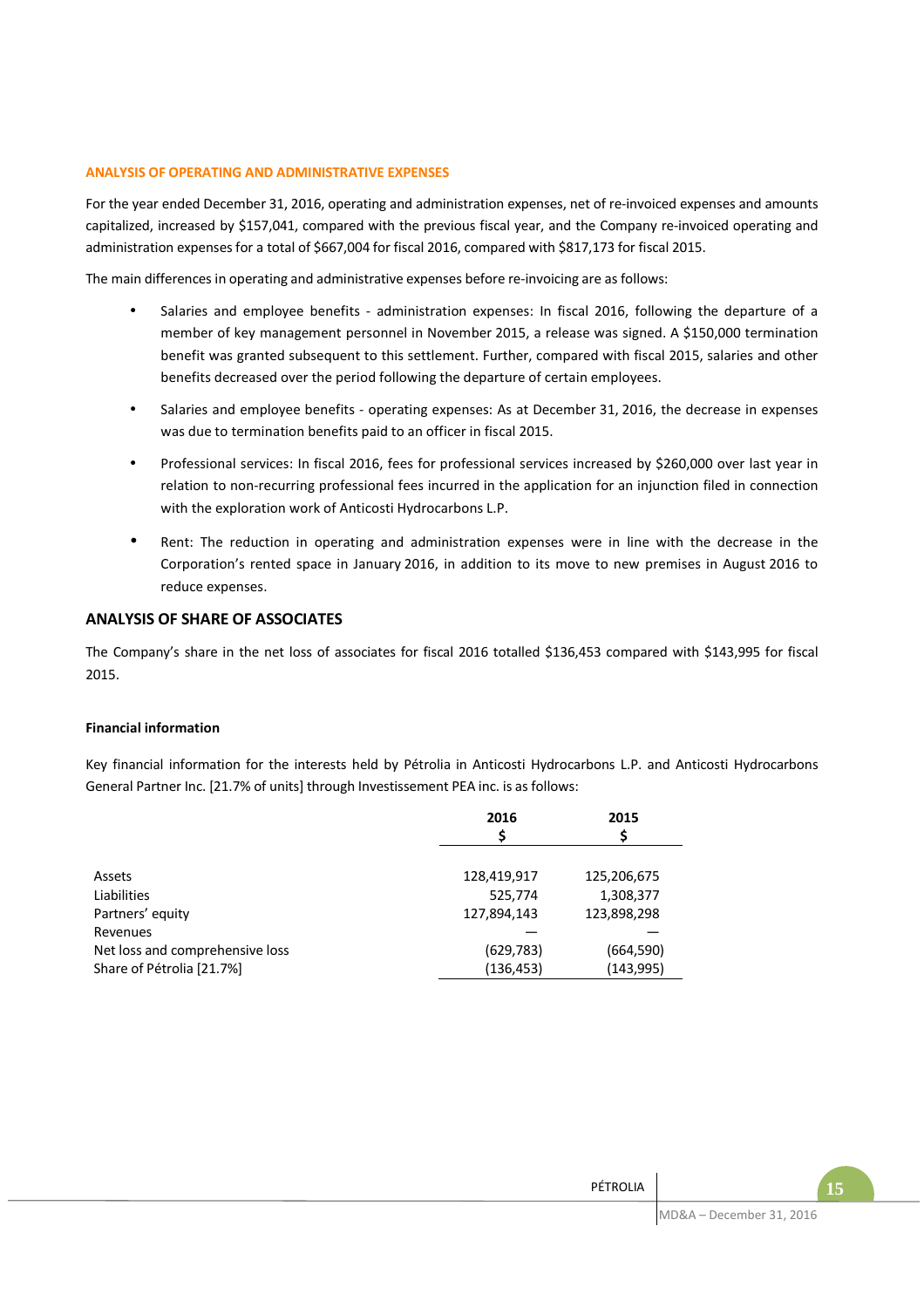#### **SELECTED ANNUAL INFORMATION**

|                                       | 2016        | 2015        |
|---------------------------------------|-------------|-------------|
|                                       |             |             |
| Revenues (including financial income) | 132,237     | 239,393     |
| Net loss                              | (1,940,510) | (1,552,635) |
| Basic net loss per share              | (0.020)     | (0.019)     |
| Diluted net loss per share            | (0.020)     | (0.019)     |
| Total assets                          | 91,218,740  | 89,846,211  |

#### **SUMMARY OF QUARTERLY RESULTS**

The information for the summary of quarterly results is based on International Financial Reporting Standards ("IFRS").

|                                       | <b>December</b><br>2016 | September<br>2016 | June<br>2016 | March<br>2016 |
|---------------------------------------|-------------------------|-------------------|--------------|---------------|
| Revenues (including financial income) | 67.066                  | 18,732            | 23.272       | 23,167        |
| Net loss                              | (607, 055)              | (393, 719)        | (631,901)    | (307, 835)    |
| Net loss per share                    |                         |                   |              |               |
| <b>Basic</b>                          | (0.006)                 | (0.004)           | (0.007)      | (0.003)       |
| <b>Diluted</b>                        | (0.006)                 | (0.004)           | (0.007)      | (0.003)       |

|                                       | <b>December</b><br>2015 | September<br>2015 | June<br>2015  | March<br>2015    |
|---------------------------------------|-------------------------|-------------------|---------------|------------------|
| Revenues (including financial income) | 51,627                  | 27.912            | 55.442        | 104.412          |
| Net loss                              | (697, 221)              | $(187,096)^1$     | $(362,795)^1$ | $(305, 523)^{1}$ |
| Net loss per share                    |                         |                   |               |                  |
| Basic                                 | (0.008)                 | (0.002)           | (0.005)       | (0.004)          |
| <b>Diluted</b>                        | (0.008)                 | (0.002)           | (0.005)       | (0.004)          |

Revenues consist primarily of interest income, rental income and project management revenues for each quarter. Operating and administrative expenses and shares of associates are relatively stable from quarter to quarter and the main differences were discussed above. The main changes in quarterly income (loss) resulted from the following:

| 2015 - March    | Recognition of share-based payment of \$22,275  |
|-----------------|-------------------------------------------------|
| 2015 - May      | Recognition of share-based payment of \$31,006  |
| 2015 - November | Recognition of share-based payment of \$222,663 |
| 2016 - May      | Recognition of share-based payment of \$22,544  |
| 2016 - August   | Recognition of share-based payment of \$39,575  |
| 2016 - November | Recognition of share-based payment of \$102,164 |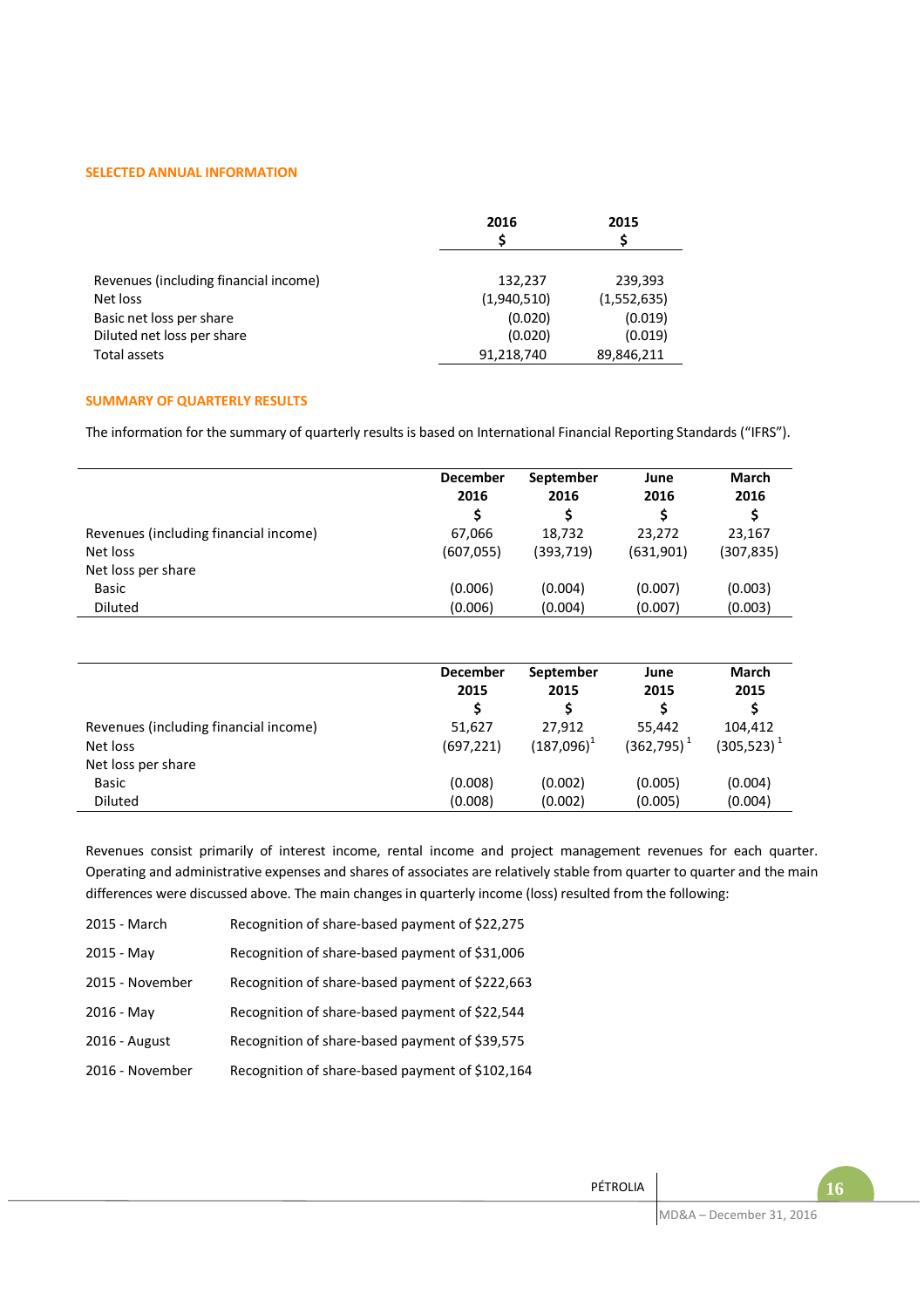1 During the quarter ended September 30, 2015, the Company reviewed the calculation of the deferred tax recovery, adjusting it to \$50,004 from \$142,786 for the first quarter of 2015 and to \$112,290 from \$239,773 for the second quarter of 2015. These adjustments resulted in increases in the deferred tax liability by \$92,782 as at March 31, 2015, and by \$126, 983 as at June 30, 2015, while the net loss increased and retained earnings decreased by these same amounts for the threemonth periods ended March 31, 2015, and June 30, 2015. Those adjustments also increased net loss per share and net diluted loss per share by \$0.001 and \$0.002, respectively, for the three-month periods ended March 31, 2015, and June 30, 2015.

#### **RELATED PARTY TRANSACTIONS**

The Company's related parties include other related parties and key management personnel, as described below.

Unless otherwise indicated, none of the transactions involve special terms or conditions and no guarantees were given or received. Outstanding balances are usually settled in cash.

#### **TRANSACTIONS WITH KEY MANAGEMENT PERSONNEL**

Key management personnel compensation includes the following expenses:

|                                    | 2016      | 2015      |
|------------------------------------|-----------|-----------|
|                                    | \$        | \$        |
| Short-term employee benefits:      |           |           |
| Salaries and employee benefits     | 357,454   | 735,243   |
| Termination benefit                | 150,000   |           |
| Director fees                      | 154,435   | 138,566   |
| Total short-term employee benefits | 661,889   | 873,809   |
| Fees                               | 214,572   | 120,238   |
| Share-based compensation           | 142,996   | 170,261   |
| Total compensation                 | 1,019,457 | 1,164,308 |

During the years ended December 31, 2016 and 2015, no options granted under the stock option plan were exercised by key management personnel.

#### **RELATED COMPANIES AND OTHER PARTIES**

Transactions were carried out:

With a company in which a director is a majority shareholder:

|                                       | 2016   | 2015   |
|---------------------------------------|--------|--------|
|                                       |        |        |
| Comprehensive loss:<br>Other expenses | 18,400 | 17,000 |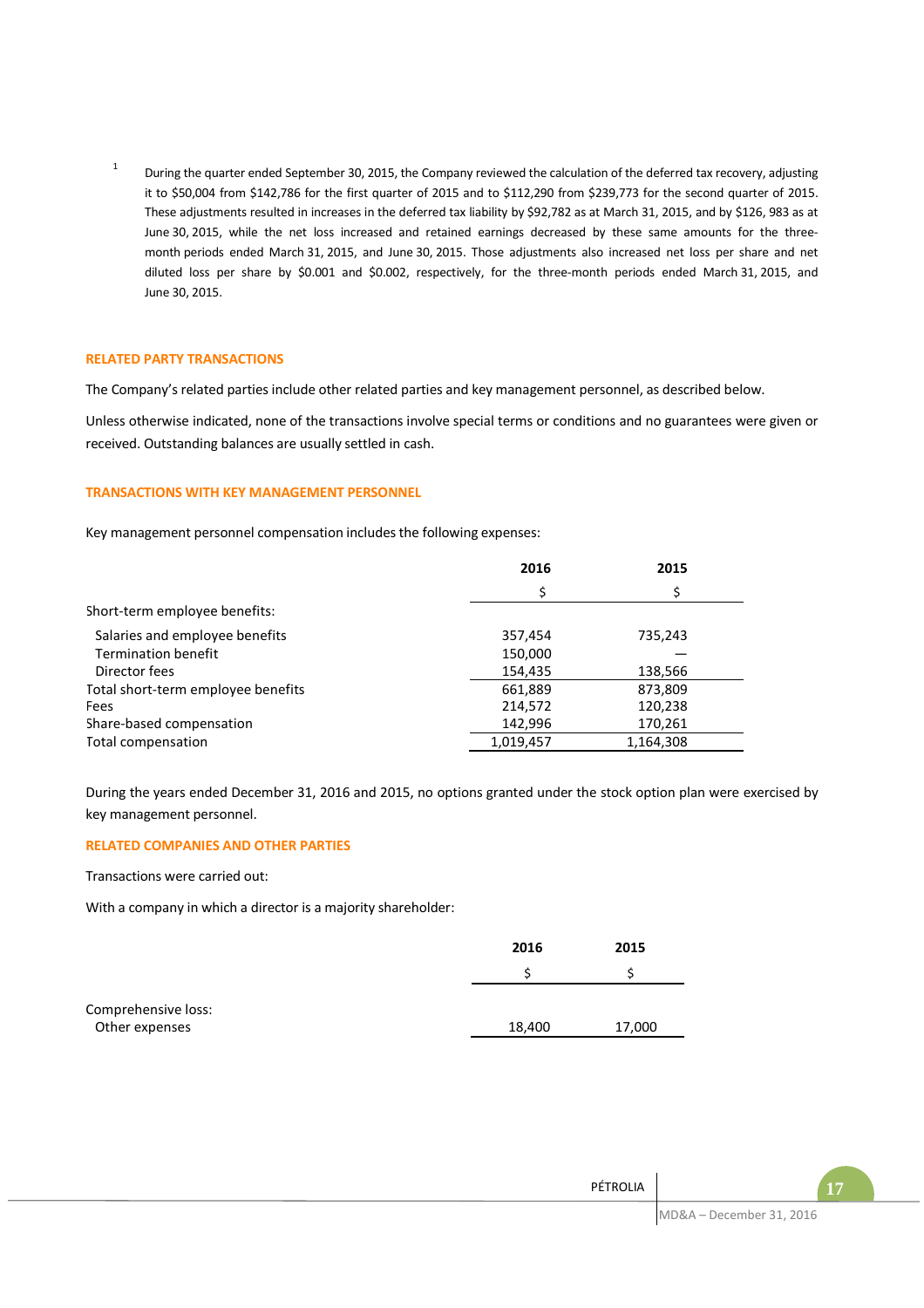With Anticosti Hydrocarbons L.P.:

|                                           | 2016   | 2015    |
|-------------------------------------------|--------|---------|
|                                           |        |         |
| Comprehensive loss:<br>Project management | 35,180 | 112,893 |

As at December 31, 2016, Anticosti Hydrocarbons L.P. provided an advance of \$458,964 to the Company [December 31, 2015 – \$0] to finance exploration activities of subsidiary Pétrolia Anticosti inc. for the first three months of fiscal 2017, which was offset by a provision of \$350,000 for a potential liability to be borne by Anticosti Hydrocarbon L.P.

Further, as at December 31, 2015, a contribution of \$19,637 [December 31, 2016 – \$0] was payable to Anticosti Hydrocarbons L.P., while a contribution of \$10,120 [December 31, 2016 – \$0] was payable to Anticosti Hydrocarbons General Partner Inc.

As at December 31, 2016, an amount of \$475 [December 31, 2015 – \$944,309] was receivable from Anticosti Hydrocarbons L.P.

These transactions were in the normal course of business and measured at the exchange amount, which is the amount of consideration established and agreed to by the related parties.

## **COMMITMENTS**

Under the terms of exploration licences granted by the Ministère des Ressources naturelles et de la Faune du Québec, the Company is committed to pay fees in the amount of \$2,894,565 by 2025. The minimum payments required in the next five years are as follows:

| 2017    | 2018<br>J | 2019    | 2020<br>J | 2021    |
|---------|-----------|---------|-----------|---------|
| 134,359 | 134,359   | 175,511 | 484,286   | 521,116 |

The adoption of Bill 18 in Québec suspends some of the statutory work obligations for up to three years while at the same time extending the validity of all the licences for the same period. In June 2014, this period was extended until an act on hydrocarbons is tabled. On December 9, 2016, Bill No. 106, *An Act to implement the 2030 Energy Policy and to amend various legislative provisions*, was adopted. However, as of the date of these financial statements, Bill 106 and its related regulations are not yet in force. Consequently, the suspended obligation related to the statutory work remains, and the Company may continue its exploration activities.

## **FINANCIAL INSTRUMENT DISCLOSURE**

## **Risk management policy**

The Company's financial assets and liabilities expose it to various risks. The following analysis provides an assessment of those risks as at the date of the statement of financial position, that is, December 31, 2016.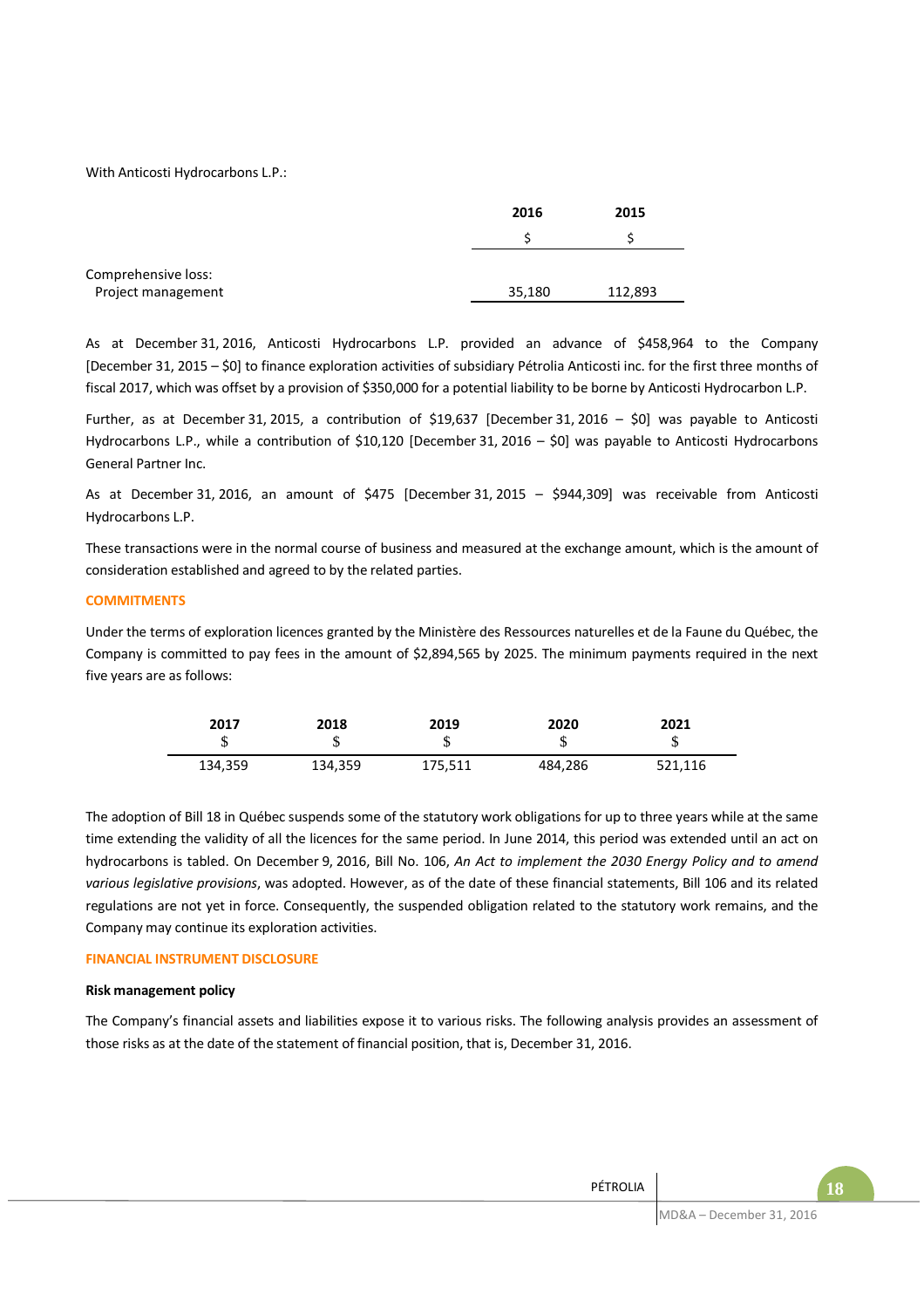#### **Credit risk**

The assets that give rise to potential credit risk exposure for the Company consist primarily of cash and cash equivalents, receivables and security deposits. The Company's cash and cash equivalents are held with or are issued by established Canadian financial institutions, while security deposits are made directly to the Government of Québec. Receivables are mostly amounts related to commodity taxes. Management considers the risk of non-recovery to be low.

#### **Liquidity risk**

Liquidity risk is the risk that the Company will not be able to meet its financial obligations as they come due or can do so only at excessive cost. The Company finances its activities by issuing shares, selling interests in some of its oil and gas assets and contracting short-term loans. One of management's primary financial goals is to maintain an optimal level of liquidity through the active management of its exploration work.

#### **Market risk**

Market risk is the risk that the fair value or future cash flows of a financial instrument will fluctuate because of changes in market conditions. Market risk comprises three types of risk: interest rate risk, currency risk and other price risk. The Company is exposed to one of those risks, namely interest rate risk.

#### **Interest rate risk**

The Company is exposed to fair value risk through interest rate risk on its fixed-rate financial instruments.

#### **JUDGMENTS, ESTIMATES AND ASSUMPTIONS**

See note 4 to the annual consolidated financial statements as at December 31, 2016 for a complete description of the judgments, estimates and assumptions made by management in the preparation of its annual consolidated financial statements.

#### **FUTURE CHANGES IN ACCOUNTING POLICIES**

For a complete description of future changes in accounting policies, see note 3 to the annual consolidated financial statements as at December 31, 2016.

#### **CAPITAL MANAGEMENT**

For a complete description of the Company's capital management policy, see note 21 to the annual consolidated financial statements as at December 31, 2016.

#### **OTHER INFORMATION**

#### (a) Supplemental documents

Certain supplemental documents, including prior management reports and press releases, are available online at www.sedar.com in the documents section or on Pétrolia's website at www.petrolia-inc.com.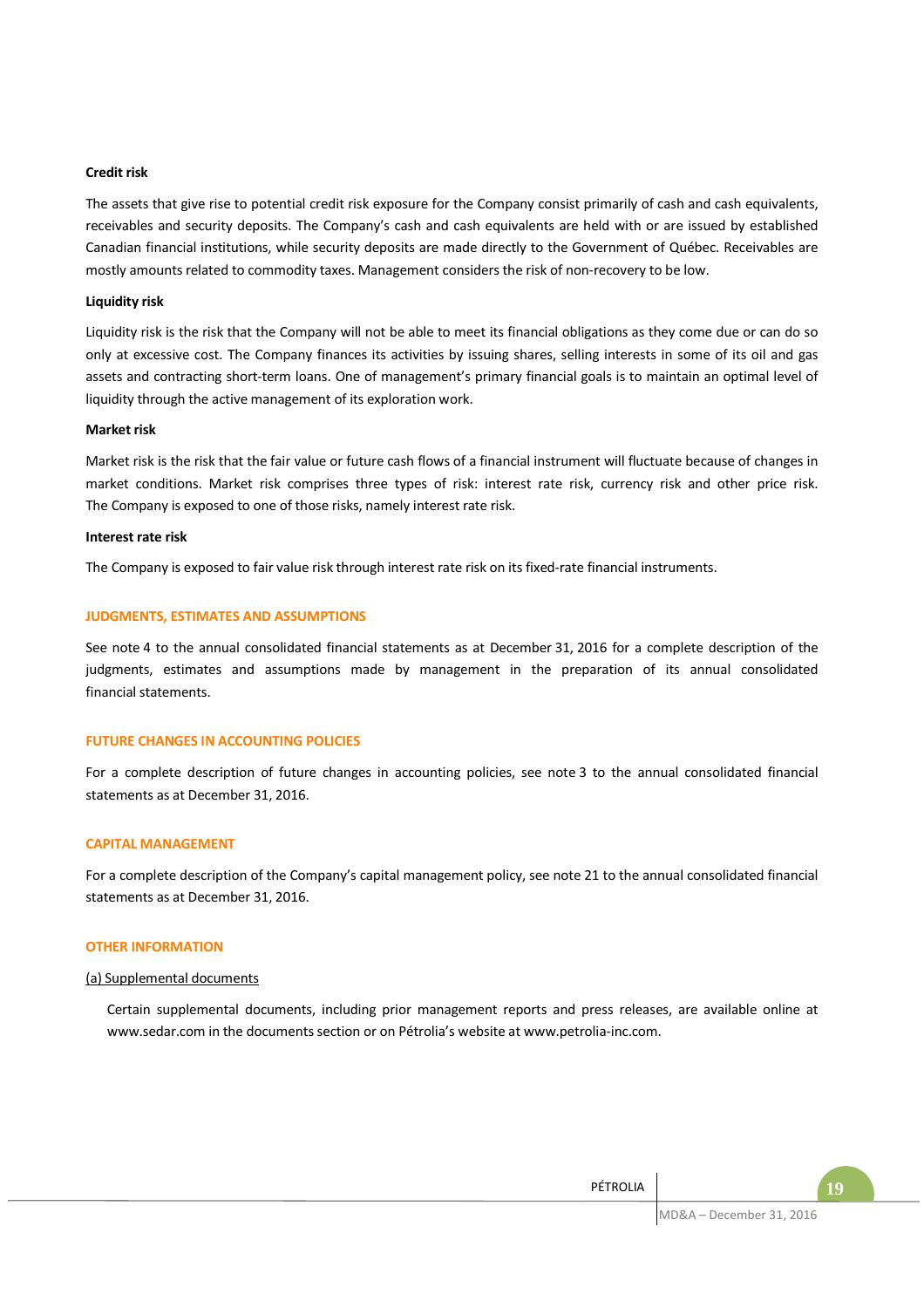## (b) Regulation 51-102 Section 5.2

#### **Geology Geophysics Completion**  .<br>and<br>drilling **drilling Analysis Fracking General Options** Provision **Site maintenance Total**  \$ \$ \$ \$ \$ \$ \$ \$ \$ \$ Anticosti - - - - - 2,888 - 26,366 - 29,254 Gastonguay in the second control of the second control of the second control of the second control of the second control of the second control of the second control of the second control of the second control of the second Gaspésia Marcel-Tremblay Edgar - - - - - - - - - - Gaspé 81,065 19,171 12,704 - - 36,008 13,017 32,192 1,241 195,398 Bourque 91,015 20,006 8,627,944 3,520 - 28,937 30,735 147,897 10,328 8,960,382 Haldimand 4,753 501 521,549 11,696 - 56,679 28,153 74,360 108,409 806,100 Tar Point 9,917 - 242 - - 830 - 16,096 1,637 28,722 Matapédia - - - - - - 1,101 - - 1,101 **186,750 39,678 9,162,439 15,216 - 125,342 73,006 296,911 121,615 10,020,957**

# Exploration expenses for the year ended December 31, 2016 were as follows:

Exploration expenses for the year ended December 31, 2015 were as follows:

|                                      | Geology<br>Geophysics |                          | Completion<br>and<br><b>Fracking</b><br>drilling<br><b>Analysis</b> |                |                          | General<br>expenses | <b>Options</b>           | Provision | Total  |           |
|--------------------------------------|-----------------------|--------------------------|---------------------------------------------------------------------|----------------|--------------------------|---------------------|--------------------------|-----------|--------|-----------|
|                                      | \$                    | \$                       | \$                                                                  | \$             | \$                       | \$                  | \$                       | \$        | \$     | \$        |
| Anticosti                            | ۰                     | $\overline{\phantom{a}}$ | 202                                                                 | ٠              | $\sim$                   | 3,555               | $\sim$                   | 158,921   | ٠      | 162,678   |
| Gastonguay                           | 77                    |                          | ۰                                                                   |                |                          |                     |                          |           |        | 77        |
| Gaspésia<br>Marcel-Tremblay<br>Edgar | 332                   |                          |                                                                     |                |                          |                     |                          |           |        | 332       |
| Gaspé                                | 18,269                | 600                      | $\overline{\phantom{a}}$                                            | 3,315          | $\sim$                   | 306,020             | $\overline{\phantom{a}}$ | 80,133    | 136    | 408,473   |
| Bourque                              | 22,516                | 13,157                   | 670,520                                                             | 54,122         | $\sim$                   | 8,458               | $\overline{\phantom{a}}$ | 147,447   | 1,675  | 917,895   |
| Haldimand                            | 21,824                | 600                      | 5,301,310                                                           | 27,985         | $\sim$                   | 24,838              | $\sim$                   | 107,801   | 56,123 | 5,540,481 |
| <b>Tar Point</b>                     | 75                    | $\overline{\phantom{a}}$ | $\overline{\phantom{0}}$                                            | $\blacksquare$ | $\sim$                   | 3,224               | $\overline{\phantom{a}}$ | 35,430    | 500    | 39,229    |
| Matapédia                            | 85                    |                          |                                                                     |                |                          |                     |                          |           |        | 85        |
|                                      | 63,178                | 14,357                   | 5,972,032                                                           | 85,422         | $\overline{\phantom{a}}$ | 346,095             | $\overline{\phantom{a}}$ | 529,732   | 58,434 | 7,069,250 |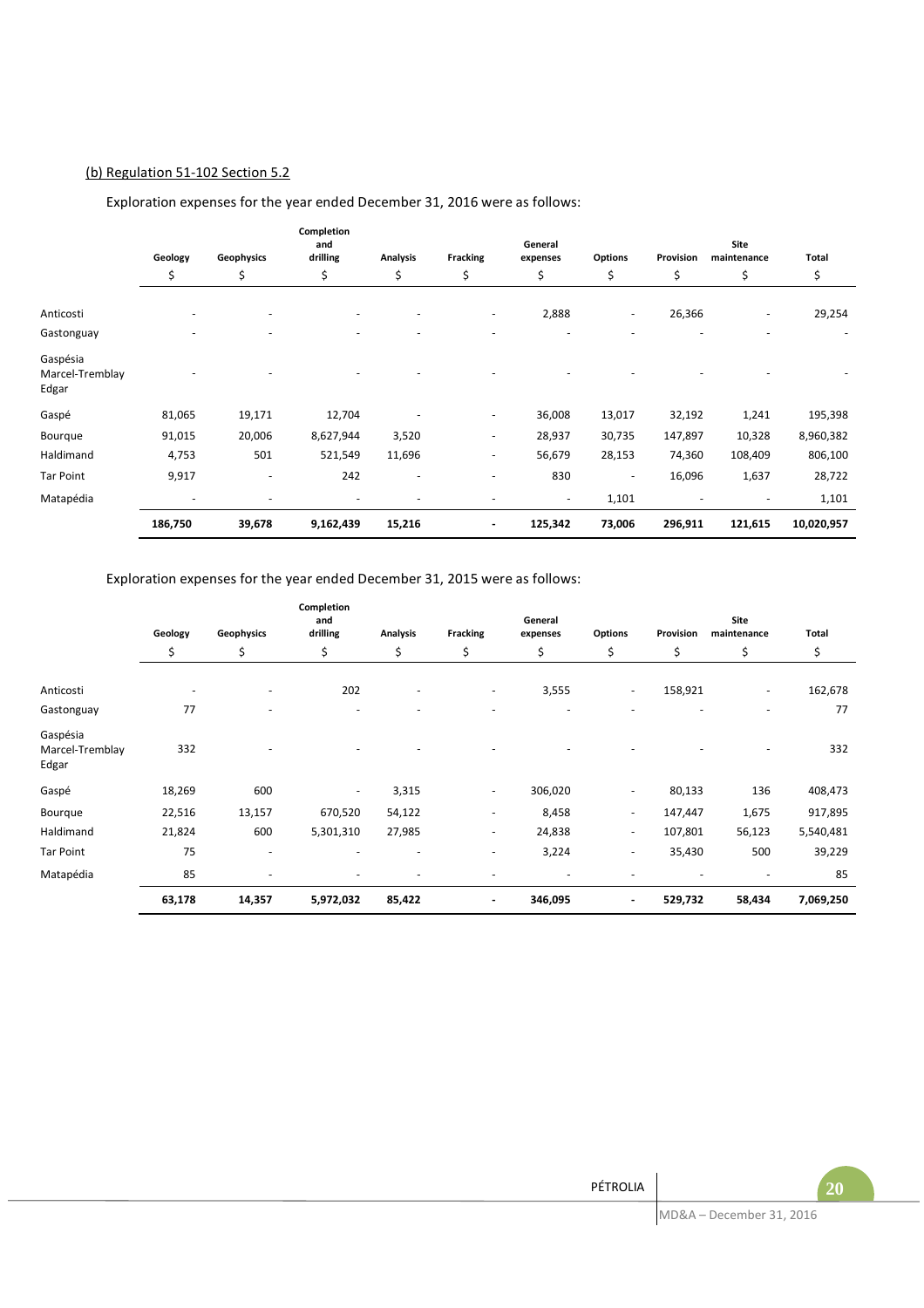#### (c) Regulation 51-102 Section 5.4

## *Information on shares issued, share options and warrants as at March 28, 2017:*

Common shares: 108,399,683 shares are issued and outstanding.

Stock options outstanding: the stock options granted to directors, members of senior management, employees and service providers are as follows:

- 1,955,000 options exercisable at a price of \$1.02 per share until December 10, 2017;
- 150,000 options exercisable at a price of \$1.14 per share until February 28, 2018;
- 400,000 options exercisable at a price of \$0.98 per share until September 14, 2018;
- 505,000 options exercisable at a price of \$0.67 per share until December 5, 2018;
- 405,000 options exercisable at a price of \$0.67 per share until May 27, 2019;
- 810,000 options exercisable at a price of \$0.49 per share until November 25, 2019;
- 75,000 options exercisable at a price of \$0.57 per share until March 25, 2020;
- 75,000 options exercisable at a price of \$0.55 per share until May 27, 2020;
- 1,735,000 options exercisable at a price of \$0.34 per share until November 24, 2020;
- 225,000 options exercisable at a price of \$0.22 per share until May 25, 2021.
- 450,000 options exercisable at a price of \$0.21 per share until August 25, 2021;
- 1,787,500 options exercisable at a price of \$0.165 per share until November 16, 2021;

Warrants outstanding: Each warrant entitles the holder to purchase one common share of the Company at the stipulated exercise price until the expiry date:

• 4,125,000 warrants exercisable at a price of \$0.54 per share until November 6, 2018.